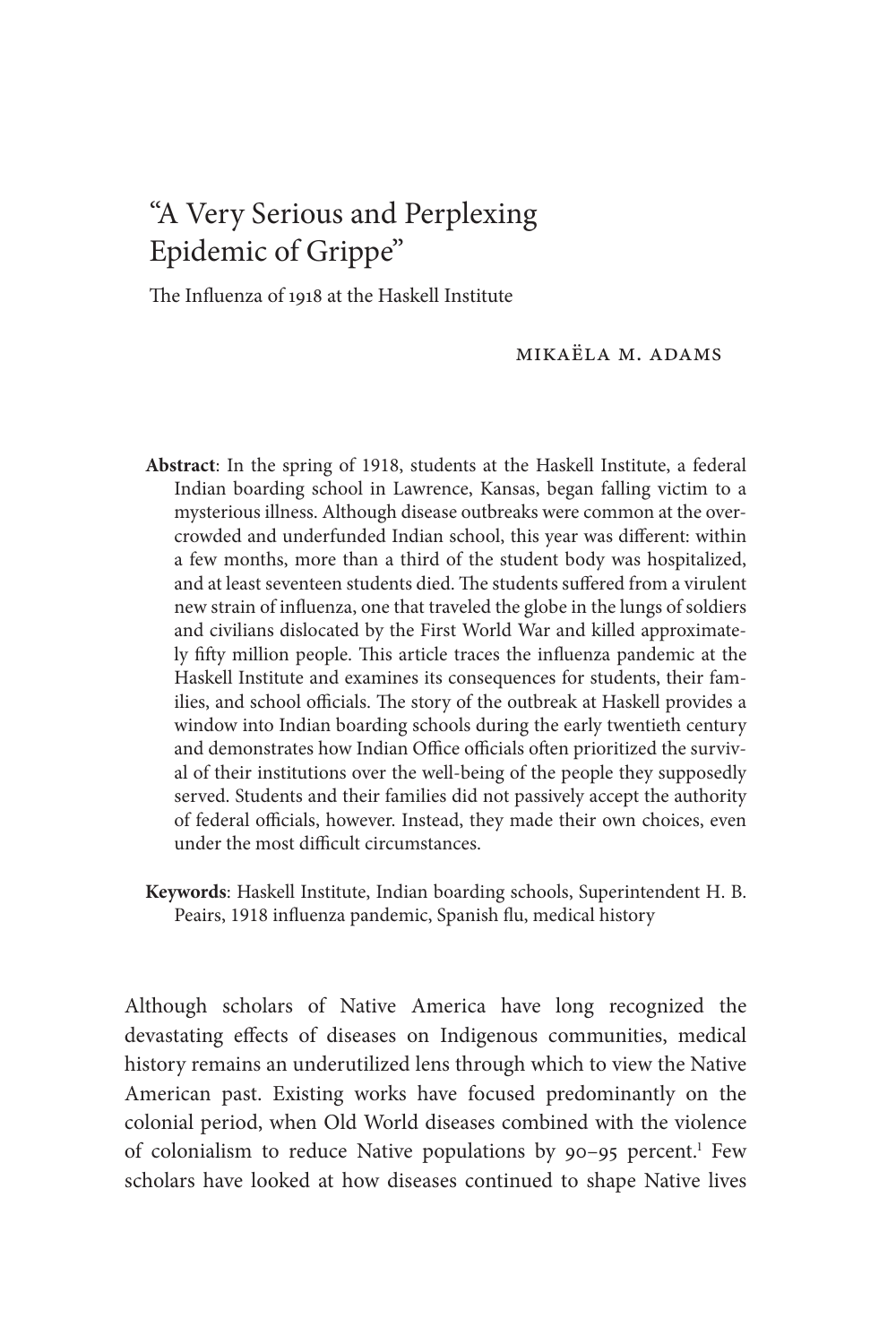into the twentieth and even twenty-first centuries.<sup>2</sup> Yet, medical history can provide valuable insights, since, as historians of medicine have shown, disease is both a biological reality and a social construction. By studying the causes and consequences of disease, as well as the meanings that people assigned to their experience of illness, scholars can learn much about the morals, values, and beliefs of societies during particular historical moments.3 Moments of medical crisis also generate copious correspondence, which can reveal struggles and contradictions that otherwise might have remained obscured from view.

This article traces the influenza of 1918, the most lethal pandemic in recorded history, at the Haskell Institute, the largest nonreservation Indian boarding school in the United States at the time. The story of the outbreak at Haskell illuminates some of the tensions that existed within boarding schools during the early twentieth century as Indian Office officials endeavored to control Indigenous children and to keep their institutions solvent. During the crisis, Haskell Superintendent Hervey B. Peairs often prioritized institutional survival over the well-being of his charges. Native people did not submit meekly to his authority, however, which reveals the contingency of federal power.

In the early twentieth century, both medicine and federal Indian policy were undergoing a time of transition and modernization. With the rise of germ theory in the late nineteenth century, physicians and public health officials felt confident that science would soon conquer disease, but effective treatments remained elusive prior to the discovery of penicillin in 1928.<sup>4</sup> Federal Indian policy, meanwhile, underwent a Foucauldian shift from the physical punishment of Indigenous bodies in the Indian wars to a psychological assault on Indigenous souls through assimilationist programs enforced by constant surveillance.<sup>5</sup> A small army of federal employees invaded Indian Country to supervise the implementation of "kill the Indian and save the man" campaigns to allot tribal homelands, destroy tribal governments, and reeducate tribal children in boarding schools. Their ultimate goal was to culturally transform Native people into productive American citizens.<sup>6</sup> Although the government promised its "wards" certain services— including education and health care— to ease their transition to "civilization," funding for these programs frequently fell short. Native people, meanwhile, were not always willing participants in federal plans. As Philip J. Deloria has pointed out, officials lived in constant fear of Indian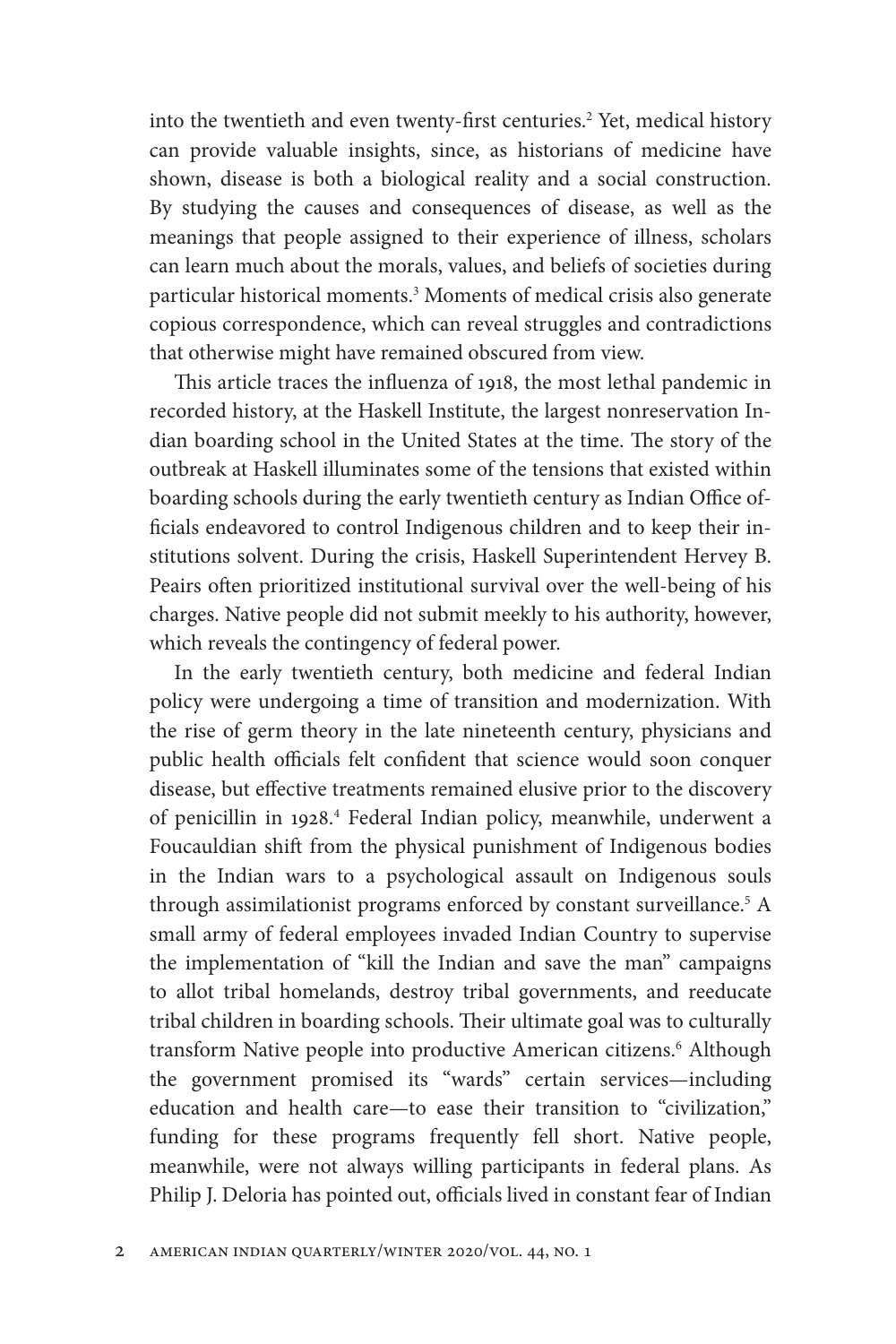"outbreaks" from their systems of surveillance and dominance.<sup>7</sup> The influenza epidemic at the Haskell Institute reveals the limitations of both modern medicine and federal Indian policy as Superintendent Peairs struggled to control both a frightening new disease and the Indigenous children under his supervision.

An ardent assimilationist who had made his career in Indian education, Peairs was determined to prove both his competency as superintendent and the federal government's capability of caring for its Indigenous "wards" during the outbreak. Although Peairs did his utmost to secure extra medical help for the school, he also made decisions that came at a cost to the physical and emotional health of his charges. To keep the school financially solvent, he overenrolled students into congested dormitories that facilitated the spread of disease. To downplay the severity of the crisis and preserve the school's reputation, he waited until the last minute to notify parents about their children's illness. To maintain control over his charges, he discouraged parental visits and refused students home leave. Students and their families did not uncritically accept these choices. Instead, they did what they could to mitigate their suffering even if that meant resisting Peairs's authority and disobeying his orders. Rejecting the notion that federal officials knew what was best for them, Native peoples broke out from federal control during the outbreak and made their own decisions even under the most difficult circumstances.

By the time the first wave of influenza struck Haskell in mid-March 1918, the school had already suffered through decades of sickness. Founded in Lawrence, Kansas, in 1884, Haskell, like other Indian boarding schools, was designed to assimilate Native children through education and to prepare them "in due time" for "all the responsibilities of citizenship."<sup>8</sup> In spite of these lofty ideals, boarding schools were underfunded and unsanitary places. Tuberculosis, trachoma, measles, mumps, smallpox, and other contagious diseases swept through these institutions. Haskell buried forty-nine students in the school cemetery during its first six years alone.<sup>9</sup> Sickness undermined the educational mission of the Indian Office. As Commissioner of Indian Affairs Cato Sells remarked in 1916, "We cannot educate [Indian] children unless they are kept alive."<sup>10</sup> By the early twentieth century, reformers, humanitarians, and friends of the Indians had begun to use charges of children's poor health to attack the Indian Office and to demand an overhaul of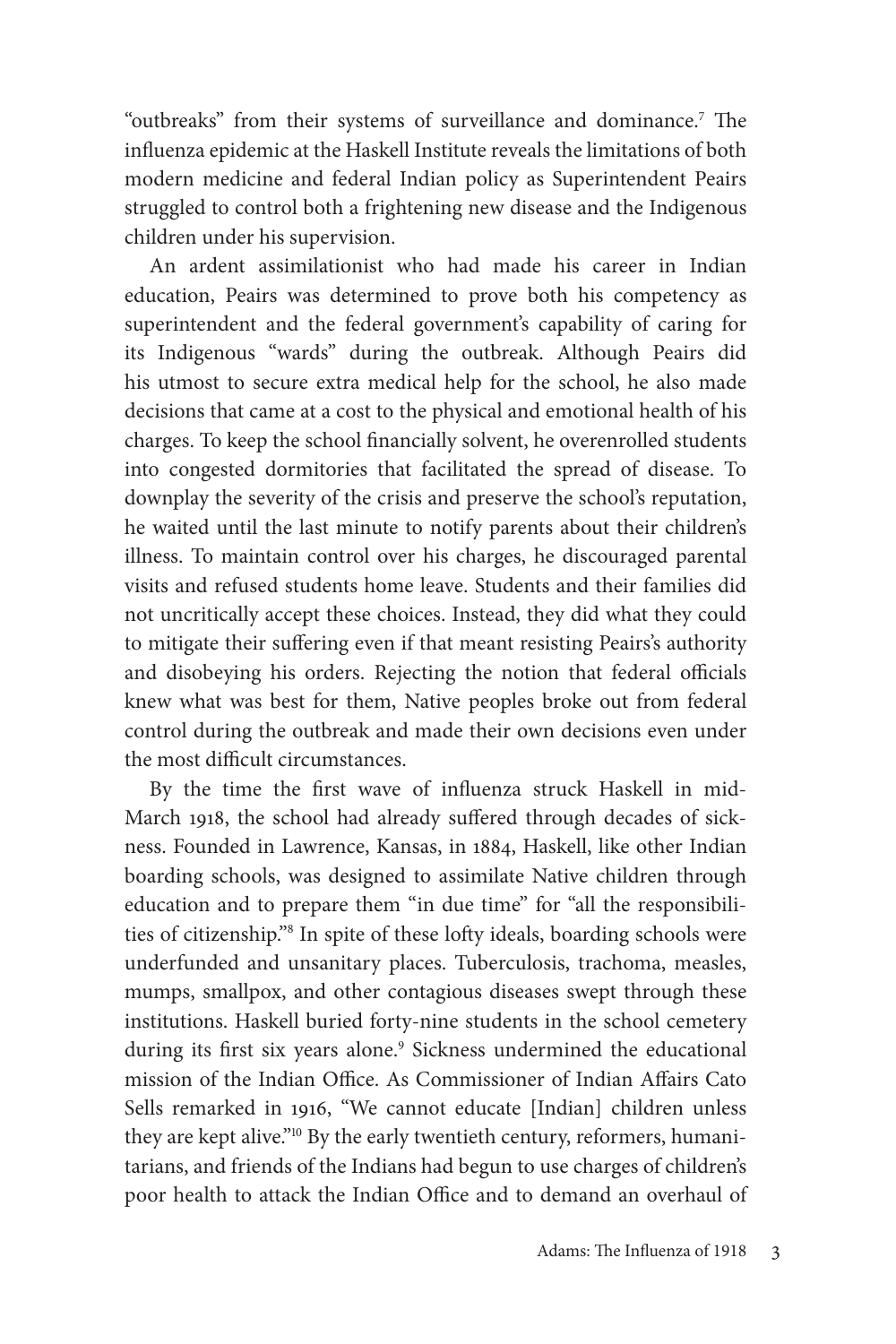the boarding school system. Indeed, the exposure of deplorable conditions at the Haskell Institute in 1908 helped to fuel these calls for reform. Congress responded by appropriating funds for Indian health in 1913; the Indian Office also instituted new regulations to improve sanitation at the boarding schools. These advances, however, were threatened by the entry of the United States into the First World War. With cutbacks to congressional appropriations and medical personnel called to military service, Indigenous people once again faced inadequate care.<sup>11</sup> It was in this context that influenza arrived at Haskell.

## "Like a Thunder Bolt out of a Clear Sky": Spring 1918

Scholars continue to debate the origin of the deadly strain of influenza that swept the globe in 1918.<sup>12</sup> They agree, however, that Camp Funston, an army cantonment near Junction City, Kansas, suffered one of the first identifiable outbreaks. On March 4, a camp cook reported ill with influenza. Within three weeks, more than eleven hundred soldiers required hospitalization. From Funston, the virus quickly spread to other American army bases and to France, sparking the first wave of the pandemic.<sup>13</sup> The Haskell Institute, which was located less than ninety miles east of Funston, was probably infected directly from the camp. Wartime conditions encouraged frequent contact between Haskell students and training camps like Funston, which provided influenza with ample opportunity to infiltrate the school. The army operated recruitment stations in Lawrence, and Haskell boys, many of whom were "very restless" to enlist, often met with recruiting officers while on town leave.<sup>14</sup> Haskell's sports teams also regularly competed against camp teams, which helped show off students' athletic prowess and potential for military service.<sup>15</sup> Eventually, more than 250 Haskell boys volunteered to fight for the United States.<sup>16</sup> Many of those enlisted students, as well as relatives of school employees, used military leave to visit friends and family back at the school. During the weekend of March 8– 10, for example, Lieutenant Albert Birch, the son of the assistant superintendent, visited his parents from Camp Funston.<sup>17</sup> The following week, G. E. E. Lindquist, a former Haskell employee who was then working for the International Committee of the YMCA, also visited Haskell after touring the camps.<sup>18</sup> Haskell officials welcomed interactions with military personnel and promoters as a way to encourage patriotism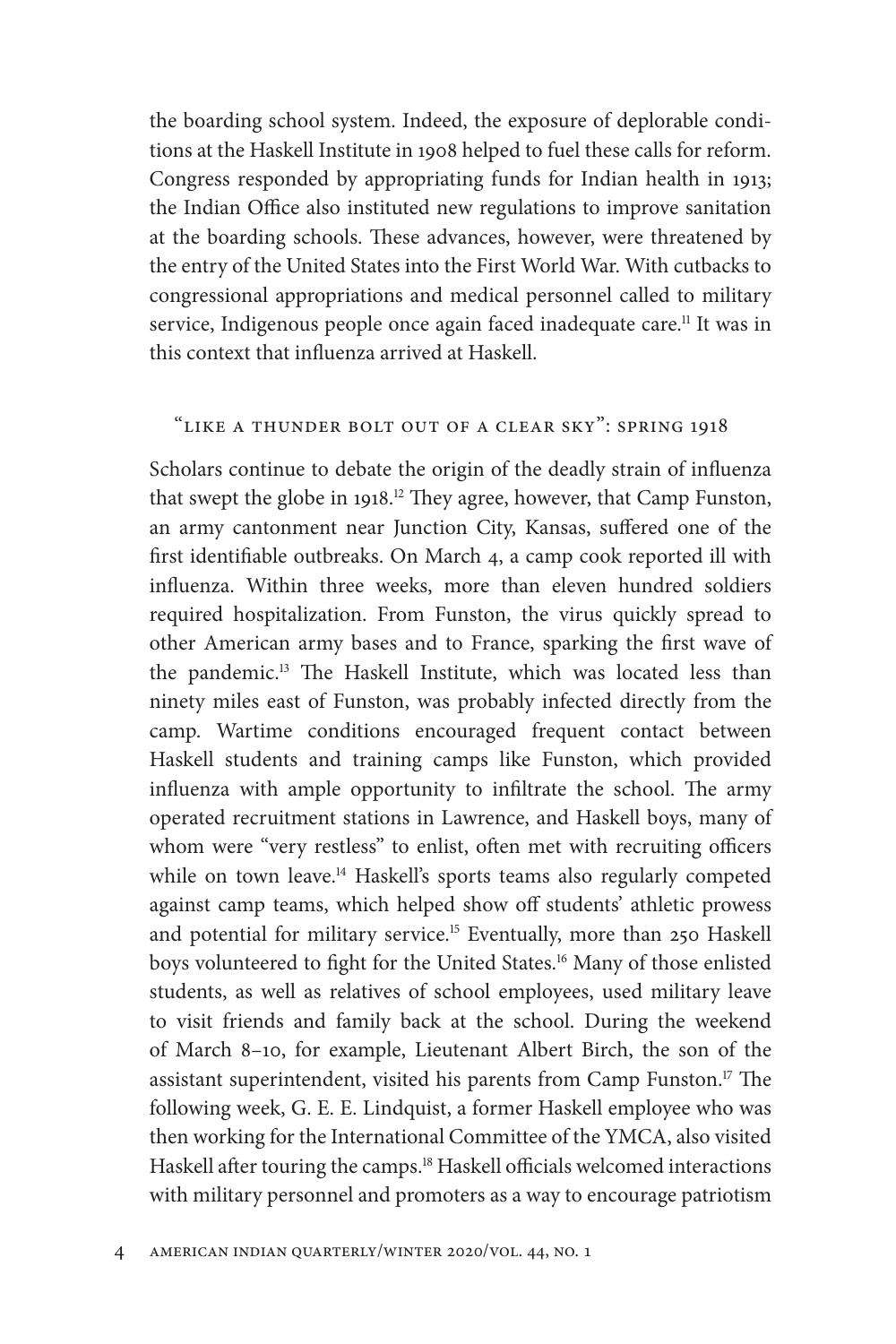among the students. As Peairs bragged to the Indian Office, "It cannot be doubted that Indian schools have been good teachers of patriotism."19 Yet, these contacts inadvertently brought to Haskell an enemy far deadlier than the Central Powers.

Whatever the precise pathway of infection, influenza struck Haskell "like a thunder bolt out of a clear sky."<sup>20</sup> On March 15, eleven days after the outbreak began at Camp Funston, the Haskell school hospital admitted a student with an ailment "diagnosed as grippe." Two days later, three more students sought treatment. The following day, the number of new cases jumped to thirty-six.<sup>21</sup> The children complained of "sore throat, head ache, pains in the glands of the neck, and general lassitude." A few also experienced "nausea, vomiting, chills and rigors." Temperatures ranged from 101 to 106 degrees Fahrenheit.<sup>22</sup> Cramped conditions ensured that the virus found a ready supply of susceptible victims at the school.<sup>23</sup> Over the next week, dozens of students sought treatment daily. So many were sick, in fact, that the "school and industrial departments practically had to stop their work."24 Within two weeks, the virus had "seized half the pupils with more or less severeness."25

Alarmed by the rapid spread of sickness, Peairs appealed to the Indian Office for assistance on March  $21.26$  Peairs had reason to be especially concerned. A decade earlier, Haskell had become the target of a monthlong health investigation due to its unusually high number of tubercular cases.<sup>27</sup> The school nurse at the time accused Peairs of failing to do enough to preserve student health. Instead of promptly sending infected students to sanitariums, she alleged, he had doubted the diagnosis of "a large number of cases" and "tended to the retention in the school of tubercular cases as long as possible."28 Peairs did so in part because he feared that a drop in enrollment would lead to a drop in appropriations to the school. The Indian Office sent Special Agent Walter W. McConihe and Medical Supervisor Joseph A. Murphy to investigate the charges. Although these men cleared Peairs of intentional wrongdoing, they did bring the superintendent to "a realization of the gravity of the situation." Peairs protested that lack of funding rather than lack of will was to blame for poor conditions at Haskell, but over the next few months he did what he could to clean up the school and improve student health.<sup>29</sup> Nevertheless, the experience shook him. He did not want to be accused of failing in his duties this time around.

Despite Peairs's appeal for help with the outbreak, the Indian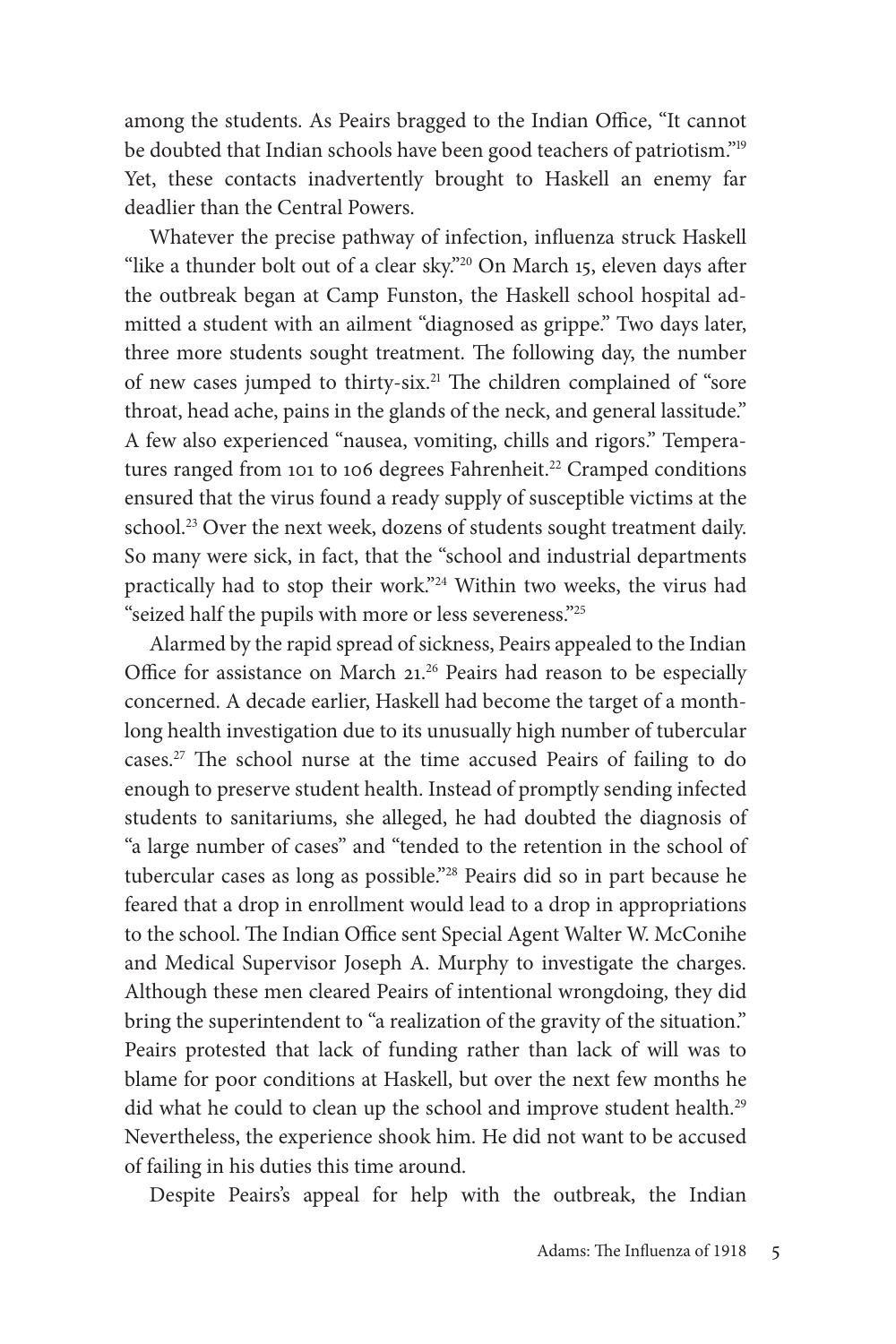Office was not immediately responsive. At the time, influenza was not considered a particularly alarming disease. Historian Nancy K. Bristow has argued that by the early twentieth century influenza had become "domesticated" in the popular American imagination as a "well- known and ultimately insignificant presence."<sup>30</sup> Confident in the promise of modern medicine, Americans little suspected the nightmare to come. The Indian Office probably had not heard about the recent outbreak at Camp Funston. Even if officials knew of it, they might not have made the connection to events at Haskell, since at that point there were few civilian accounts to put alongside the army's records to indicate a nationwide epidemic. Since Haskell's flu cases constituted the first largescale civilian outbreak of influenza that spring, the Indian Office lacked a blueprint for how to respond. The day after receiving Peairs's telegram, Assistant Commissioner of Indian Affairs Edgar B. Meritt informed the superintendent that there were "no field nurses available." He suggested that Peairs employ local help if necessary.<sup>31</sup> Peairs promptly hired four graduate nurses.

By that time, the school hospital, designed to hold fifty patients, overflowed with more than two hundred severely ill children. Another 250 students with milder cases convalesced "in the different dormitories until able to attend school."<sup>32</sup> The school's resident physician, Dr. Charles F. Ensign, Nurse Hannah Anderson, and their student assistants worked around the clock to tend to the sick, but they also contracted the virus.<sup>33</sup> Although many of the afflicted students "were fully recovered in two or three days, after a day's rest in bed," others experienced complications. Some suffered "purulent discharge from the ears."<sup>34</sup> Others had "rheumatic complications," with painful swelling of the joints and muscles. Most dangerous of all were the "lung involvements," which resulted from the body's extreme immune response to the virus or from secondary pneumonia infections.<sup>35</sup> Children with undiagnosed tuberculosis were particularly at risk due to their weakened lungs. One student expelled "large quantities of pus" from "an abscess within the lung structure." Another ultimately suffered a fatal pulmonary hemorrhage.<sup>36</sup>

The first student to succumb to influenza that spring was Davis Bond, a sixteen-year-old Chickasaw boy from Texas. The death stunned the school. As the school newspaper, the *Indian Leader*, reported, "When the flag was placed at half-mast Monday morning there were many startled inquiries, for no one realized that death was near." Although Davis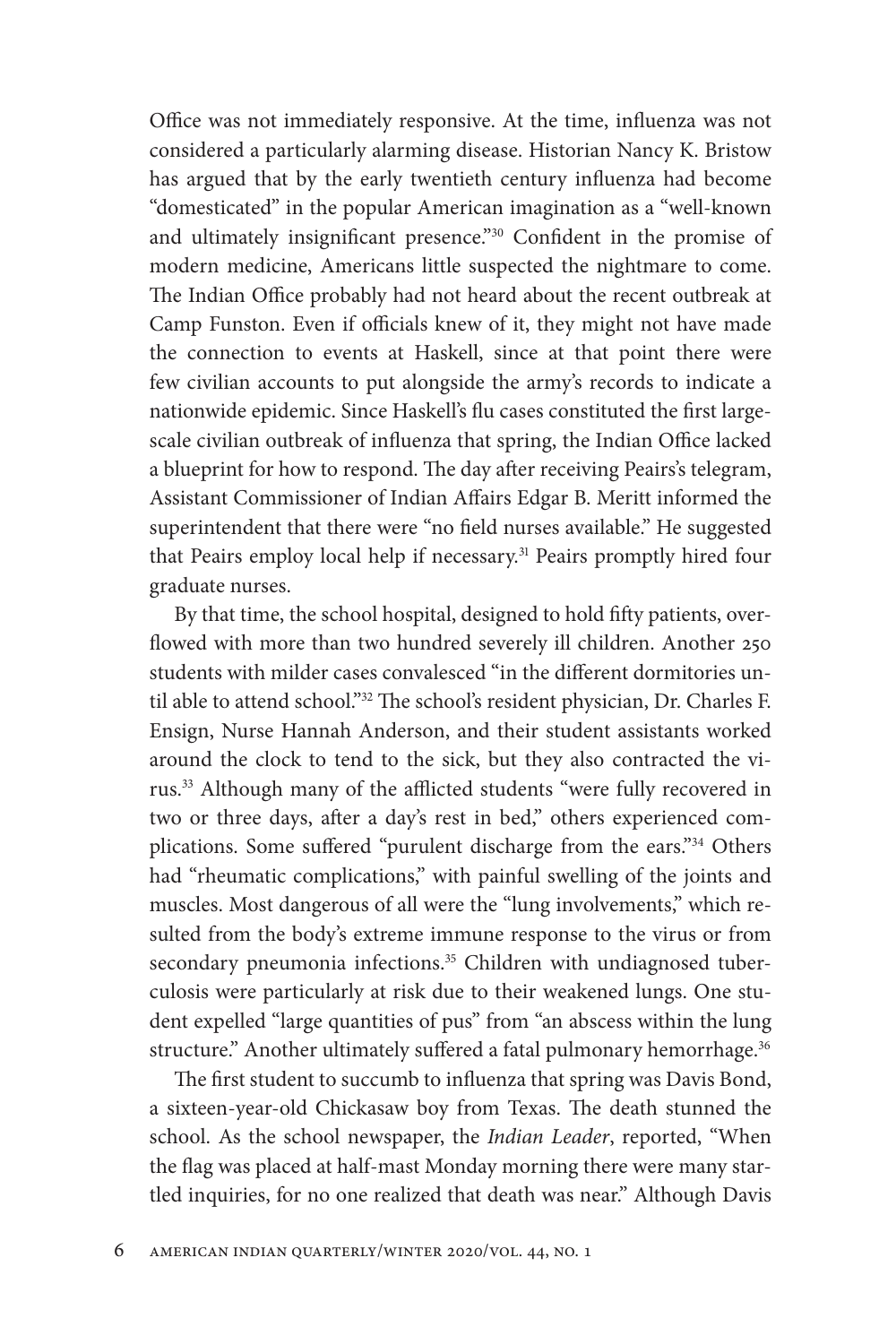had suffered an "attack of pneumonia" following influenza, he had not appeared "dangerously ill" until March 24. When he took a turn for the worse that afternoon, Peairs wired the boy's parents. By the next morning, Davis had passed away. His parents arrived the following day to collect their son's body. Dismayed by the loss of the "quiet, well- behaved boy," some of the school employees "sent beautiful flowers with the casket."37 Peairs sent another telegram to the Indian Office. Relaying the news of Davis's death, he once again implored the office for help, since many of the victims of "La Grippe" were developing "serious cases [of] pneumonia."<sup>38</sup> This time the office was more accommodating. Assistant Commissioner Meritt informed Peairs later that day that he would dispatch William Van Cleave, a special physician in the Indian Service, as well as a nurse, to assist with Haskell's "pneumonia epidemic."39 Dr. Van Cleave reached Haskell on the morning of March 28.40

The forty-eight hours after Dr. Van Cleave arrived were among the most difficult ones of the spring outbreak. Before the special physician could get his bearings, three more students had died. Carrie Rice, a fourteen- year- old Sac and Fox girl, succumbed to pneumonia on the afternoon of March 28. Later that night, Edward Stevenson, a sixteenyear-old Wichita boy, passed away.<sup>41</sup> Astonished by the severity of the disease, Van Cleave joined Peairs and Ensign in sending another telegram to the Indian Office: "Epidemic unusual, perplexing, and alarming. About half the school afflicted with Streptococcus La Grippe. Eighteen cases pneumonia following. Two seriously ill. Three have died."<sup>42</sup> By that point, Peairs had brought in several local physicians, as well as members of the Kansas State Board of Health, for consultations.<sup>43</sup> Yet with no end to the epidemic in sight, Peairs, Van Cleave, and Ensign requested that the office send the "best medical advisors from public health or army for immediate consultation and for thorough investigation of conditions."44 Later that evening, Alice Pepper, a sixteen- year- old Kaw girl, "died from pulmonary hemorrhage following la Grippe."45

By this time, the Indian Office was seriously alarmed. The Haskell Institute was the largest and most prominent Indian boarding school in the country. A severe health crisis there called into question the federal government's ability to care for its "wards." Upon receiving the news of the latest deaths at Haskell, the Office asked the US Public Health Service (USPHS) to intervene.<sup>46</sup> The USPHS, which had evolved out of the Marine Hospital Service in the late nineteenth century, reorganized in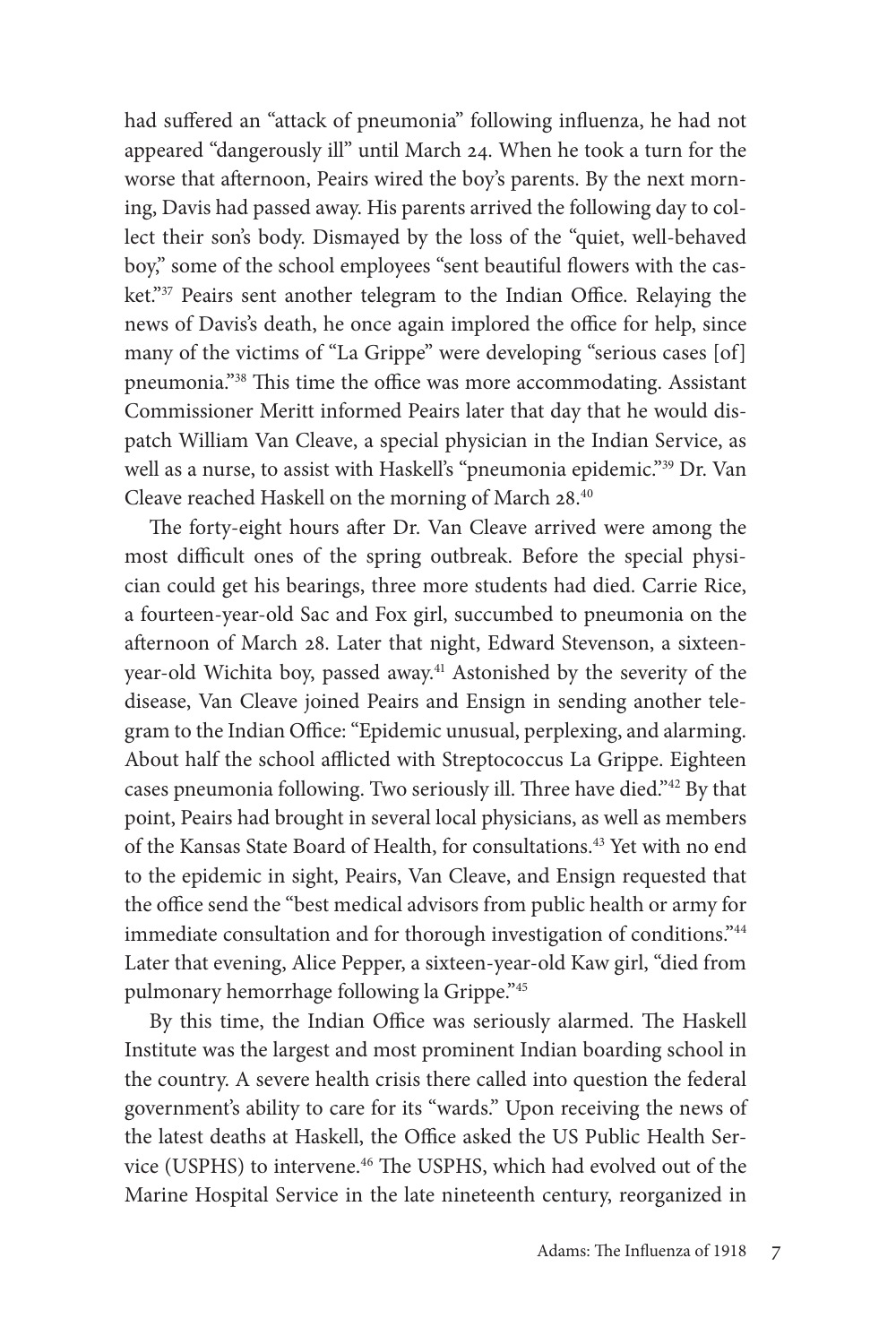1912 to take a more active role in the control of infectious diseases nationwide. Indian peoples technically remained outside its purview, however, because the Indian Office operated its own Indian Medical Service.<sup>47</sup> The Indian Office was wary of the USPHS assuming too many of its duties. As Assistant Commissioner Meritt argued, only the Indian Office was "familiar with the characteristics of the Indians; their peculiarities and diseases."<sup>48</sup> Nevertheless, the office recognized that wartime conditions had depleted the Indian Medical Service of the staff and expertise necessary to tackle the mysterious outbreak at Haskell. Involving the USPHS also might diffuse blame for the outbreak by demonstrating that the Indian Office had done everything in its power to stem the epidemic. The following day, March 30, Senior Surgeon Charles E. Banks of the USPHS arrived at the school to conduct a full investigation.<sup>49</sup>

Although Dr. Banks came armed with the best medical knowledge of the day, he was unable to explain adequately what had happened at Haskell. The germ theory of disease had gained a wider acceptance among American physicians over the previous few decades, but some doctors still subscribed to older climatic theories. Even the best medical researchers in 1918 did not fully understand the nature of viruses that cause illnesses like influenza.<sup>50</sup> Indeed, it was not until the invention of the electron microscope more than a decade later that scientists got their first glimpse of these enigmatic pathogens.<sup>51</sup> During the first weeks of the outbreak, Dr. Ensign made "over fifty microscopic slides from sputs [i.e., sputum]," which he sent to the bacteriology department of Kansas University to culture. These slides revealed active strains of strep, staph, and pneumococcus, all of which were bacterial infections, but not the underlying viral source of the epidemic.<sup>52</sup> Dr. Banks also reported the presence of Pfeiffer's bacillus, which in the early twentieth century was widely but erroneously believed to cause influenza.<sup>53</sup> Unaware that an invisible virus afflicted the students, Banks speculated that "a long, dry spell and high winds" in Kansas had contributed to the outbreak at the school, which he noted was "practically coincident with a similar outbreak, following the same climatic conditions, which resulted in over a thousand cases of epidemic influenza at Camp Funston." He proposed that recent rains in Kansas, "which laid the dust," would bring "a prompt decline in the number of cases."54 Banks found the outbreak at Haskell sufficiently alarming, however, that he reported it to the US surgeon general for inclusion in the April 5 edition of *Public Health Reports*. 55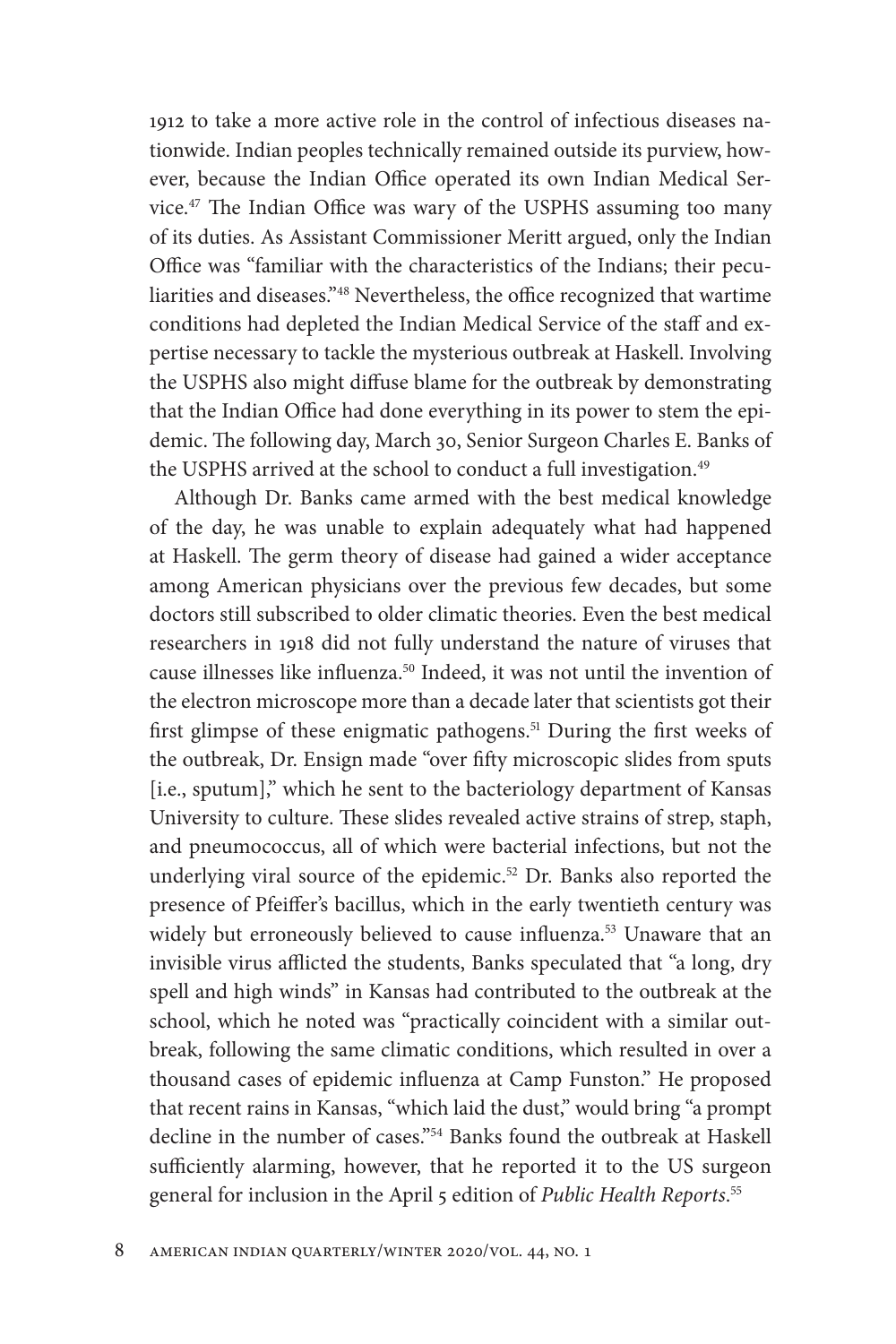Although from today's perspective Dr. Banks's climatic explanation for the spring epidemic is medically unsatisfying, his report gratified Peairs because it cleared school officials of blame.<sup>56</sup> Anxious about the school's reputation, Peairs had been cautious about publicizing Haskell's affliction, especially during the first few perplexing weeks of the outbreak.<sup>57</sup> Despite his private correspondence with the Indian Office, the superintendent had divulged little publicly about conditions at Haskell other than to notify parents when their children became dangerously ill.58 As much as possible, the school conducted business as usual; students even participated in local events in Lawrence, including a Liberty Loan parade on April 5 and a Sousa Band concert on April 7. At the time, dozens of students still suffered from influenza. Mary Marshno, a fifteen-year-old Potawatomi girl, succumbed to pneumonia on the morning of April 5. Although the *Indian Leader* offered obituaries for the students who died, the only real mention of the epidemic came at the tail end of the crisis, on April 12, after the USPHS had pronounced climate the culprit. Reprinting Dr. Banks's report and a letter from Dr. Ensign, the newspaper reassured readers that the school had used every "available means" to manage the outbreak and that at "the present time . . . school conditions are about normal."<sup>59</sup> As the managing editor of the school paper, Peairs endeavored to shape public perception of events at Haskell in a way that cast the school in the best possible light.

Despite Peairs's efforts to persuade the outside world that Haskell had everything under control, there were hints that within the school, students thought otherwise. As minors— and sick ones at that these children were limited in their ability to exert agency during the outbreak. Nevertheless, when they could, they pushed back against personnel and policies that seemed only to exacerbate their suffering. In particular, conflict arose between Head Matron Katherine Keck and the girls in her dormitory. During the emotionally heightened weeks of the spring epidemic, Keck's effort to enforce discipline resulted in many girls "mutin[ying] and rebell[ing]." The girls petitioned for Keck's removal, but Peairs declined to do so at the time out of fear that such a change would "ruin discipline." Instead, he began "to keep a very close and personal supervision of the discipline among the girls" to forestall "another rebellion."60 As for the students, the experience left them "greatly discouraged and disgusted." Luciant La Voye, who graduated that June, "felt so mean" about her last three months at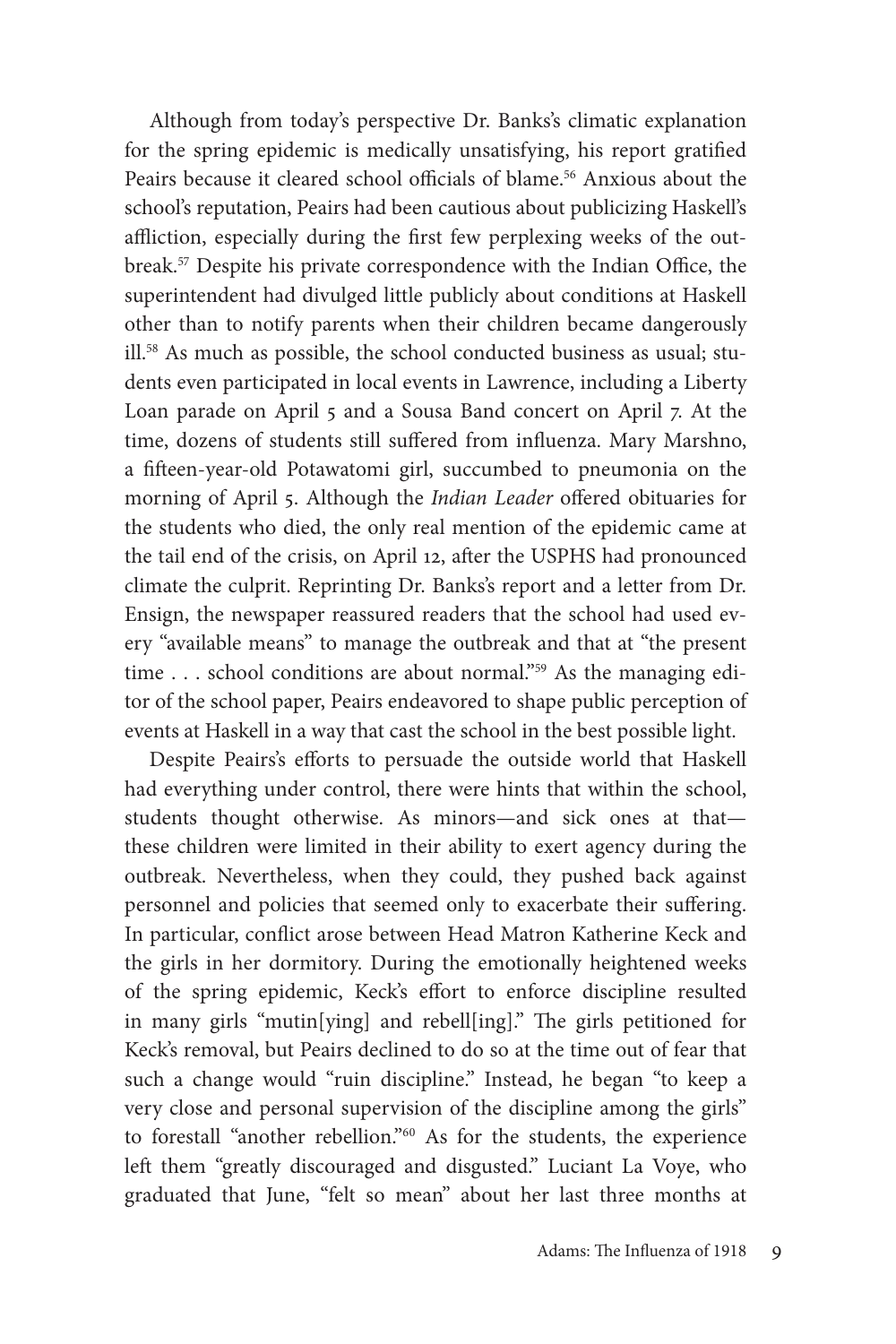Haskell that when she learned that influenza had returned to the school the following October, she wrote to a friend that she "wish[ed] to goodness Miss Keck and Mrs. McK. would get it and die with it."<sup>61</sup> Although the girls did not get the immediate satisfaction of seeing the hated matron removed, Peairs eventually conceded their point: by the end of October, as the school battled a second deadly wave of influenza, he quietly recommended that the Indian Office transfer Keck out of the school.<sup>62</sup> Although students could not stop influenza, they could shape institutional responses to the disease.

Even as tensions mounted at the school in the spring of 1918, the virus retreated. By the first week of April, the school physician reported that "the epidemic appears to be about spent."<sup>63</sup> Slowly, the school returned to normalcy. Peairs congratulated himself on steering Haskell through the crisis. He wrote to a fellow superintendent that the "epidemic [was] just the same as [was] prevalent in the Army camps," but that "better conditions" at Haskell had made "it possible to keep the death rate down much lower than in the camps."64 Peairs's assertion was wishful thinking. Although fewer people died at the school than at the military camps, Haskell had higher morbidity and mortality rates. Just 11.8 percent (143,986 out of 1,219,359) of military personnel were hospitalized for respiratory illnesses during the spring, but 27.6 percent (207 out of 750) of the students at Haskell required "day and night attention" in the school hospital.<sup>65</sup> Whereas hospitalized soldiers experienced a 1.1 percent case- fatality rate, six of the hospitalized students at Haskell died, and one more passed away shortly after his return home, which brings Haskell's case-fatality rate to 3.4 percent (7 out of 207).<sup>66</sup> Peairs downplayed this number by arguing that only one death directly resulted from the epidemic. He blamed the others on the students themselves, since some of the victims allegedly came "from families where there had been Tuberculosis and some had weak hearts."<sup>67</sup> Although Peairs's efforts to secure extra medical help may have saved lives, his unwillingness to accept any blame for the conditions that allowed the disease to flourish at Haskell demonstrates that his primary concerns were personal vindication and institutional survival.

As summer approached, members of the Haskell community endeavored to put the outbreak behind them. Teachers and students prepared for the June 9 graduation ceremony, which featured songs, prayers, and speeches praising the patriotism of young Indian men and women but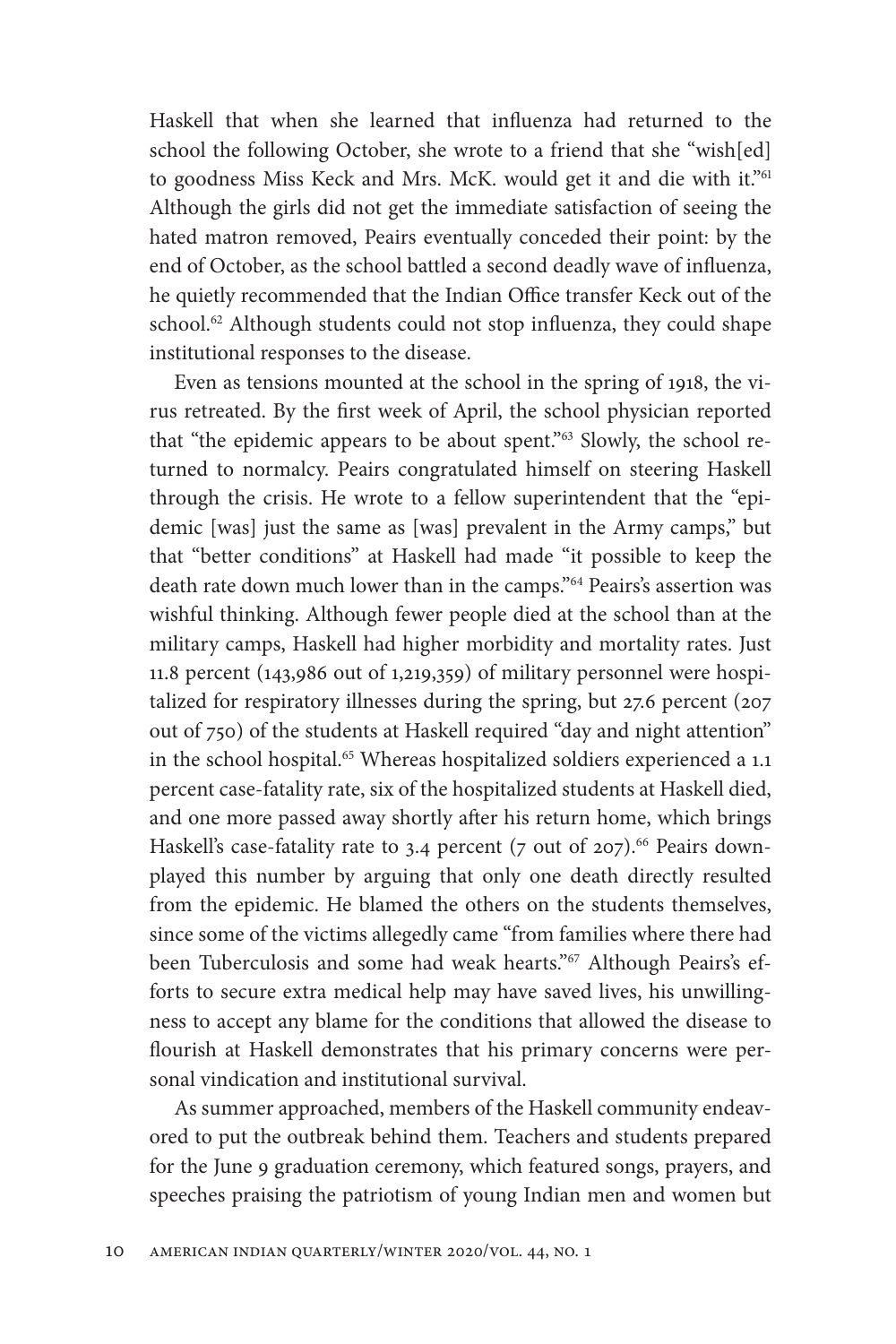no mention of influenza.<sup>68</sup> Following graduation, some students visited their families. Others went to work in nearby homes and farms as part of Haskell's "outing system," which encouraged the industriousness and "civilization" of Indian children by placing them with white families.<sup>69</sup> Unbeknownst to students and staff, however, influenza was making its own journey. Lurking in the lungs of American soldiers, the virus traveled to the trenches of war- torn France, where it mutated to an even deadlier form.<sup>70</sup> If Peairs made special note of the outbreak of so-called Spanish flu in Europe, he did not record his thoughts.<sup>71</sup> In his July 24 annual report to the Indian Office, he detailed the spring epidemic at Haskell but did not draw connections to events overseas.<sup>72</sup>

The superintendent had more immediate concerns. In May 1918 Congress passed an Indian appropriations act that limited the annual expenditure on any one boarding school student to \$200. Congress would determine each school's appropriation, moreover, based on average attendance rather than on enrollment, which incentivized Peairs to overenroll students for the fall term, since he expected many of the older boys to join the army that winter.<sup>73</sup> Then, late that summer, Peairs learned that the Carlisle Indian Industrial School in Pennsylvania would close on September 1 to serve as a rehabilitation hospital for wounded soldiers. The Indian Office planned to transfer many of the displaced students to Haskell. By that time, Peairs had already enrolled an unusually large number of students.<sup>74</sup> As a result, the Haskell Institute was "taxed to its fullest capacity" with an enrollment of 1,130 students for the year, 830 of whom were present at Haskell by September 20.<sup>75</sup> This number was eighty more than had filled the school in the spring. Military necessity also deprived Haskell of its resident physician, Dr. Ensign, who was called to active duty that summer.<sup>76</sup> Dr. Edward F. Menger, a less experienced physician who transferred to Haskell from Carlisle, replaced him.77 Dr. Menger had just over a month to familiarize himself with the school before his abilities would be put to the ultimate test with the return of influenza.

"The Worst Siege of Influenza That We Could Possibly Think of": Fall 1918

As students began arriving at Haskell for the fall term, influenza returned to the United States. On August 27, 1918, two sailors reported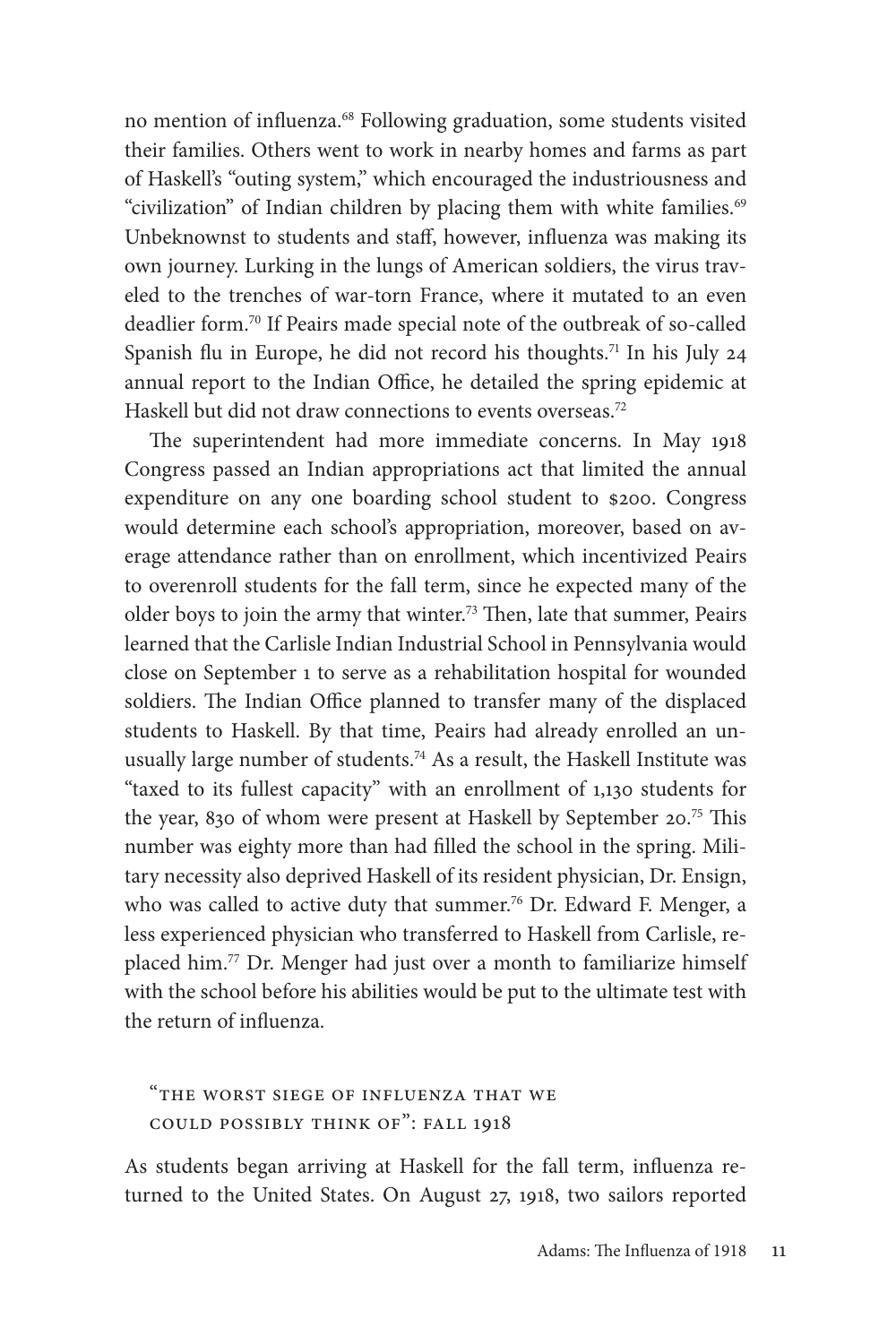sick in Boston.<sup>78</sup> From there, the disease swept across the country. Influenza returned to Haskell during the first week of October. By that time, the virus was widespread in Kansas, which makes it difficult to say precisely how it reached the school.<sup>79</sup> Perhaps students contracted influenza during their bimonthly leave in Lawrence. School officials permitted these outings in the hope that exposure to American city life would have a "civilizing" influence on the children.<sup>80</sup> A clergyman also could have transmitted the disease during one of the school's weekly religious meetings: each Tuesday, local pastors came to Haskell to meet with students of their particular denomination.<sup>81</sup> Perhaps Peairs infected the school following his own trip to town. He later reported that he was among the first at Haskell to fall ill.<sup>82</sup> Whatever the source, influenza soon devastated the Haskell community. Although the school had survived a similar outbreak just months before, Peairs lamented that the October wave was "the worst siege of Influenza that we could possibly think of."83

As had happened during the spring, influenza spread rapidly through the overcrowded dormitories that fall.<sup>84</sup> This time, however, Haskell officials were better equipped to make sense of the disease than they had been the previous March. Peairs acquired a copy of a USPHS bulletin that informed the public about the symptoms of influenza, the "germs with long names" that potentially caused it, its mode of transmission "in the air along with the very small droplets of mucus, expelled by coughing or sneezing," and "the very close relation between its spread and overcrowded homes."85 No longer offering climatic explanations for influenza, the USPHS grounded its bulletin in the latest scientific research about the disease and recognized the conditions that facilitated its spread. Armed with this knowledge, Commissioner of Indian Affairs Cato Sells wired Peairs on October 11 with advice on how to care for his charges. Keep school buildings at "uniform temperature," maintain "good ventilation," and avoid "all forms of detrimental exposure of pupils," Sells urged Peairs. He also warned against overcrowding and encouraged the superintendent to discontinue classes and assemblies if necessary.86 Overcrowding spread disease, but unless Peairs was willing to send students home, there was little he could do to relieve Haskell's congested dormitories and halt influenza's advance. Although he suspended classroom work and detailed teachers as nurses, Peairs apparently never considered closing the school.<sup>87</sup> A drop in attendance would result in less money for Haskell and put the institution's survival at risk.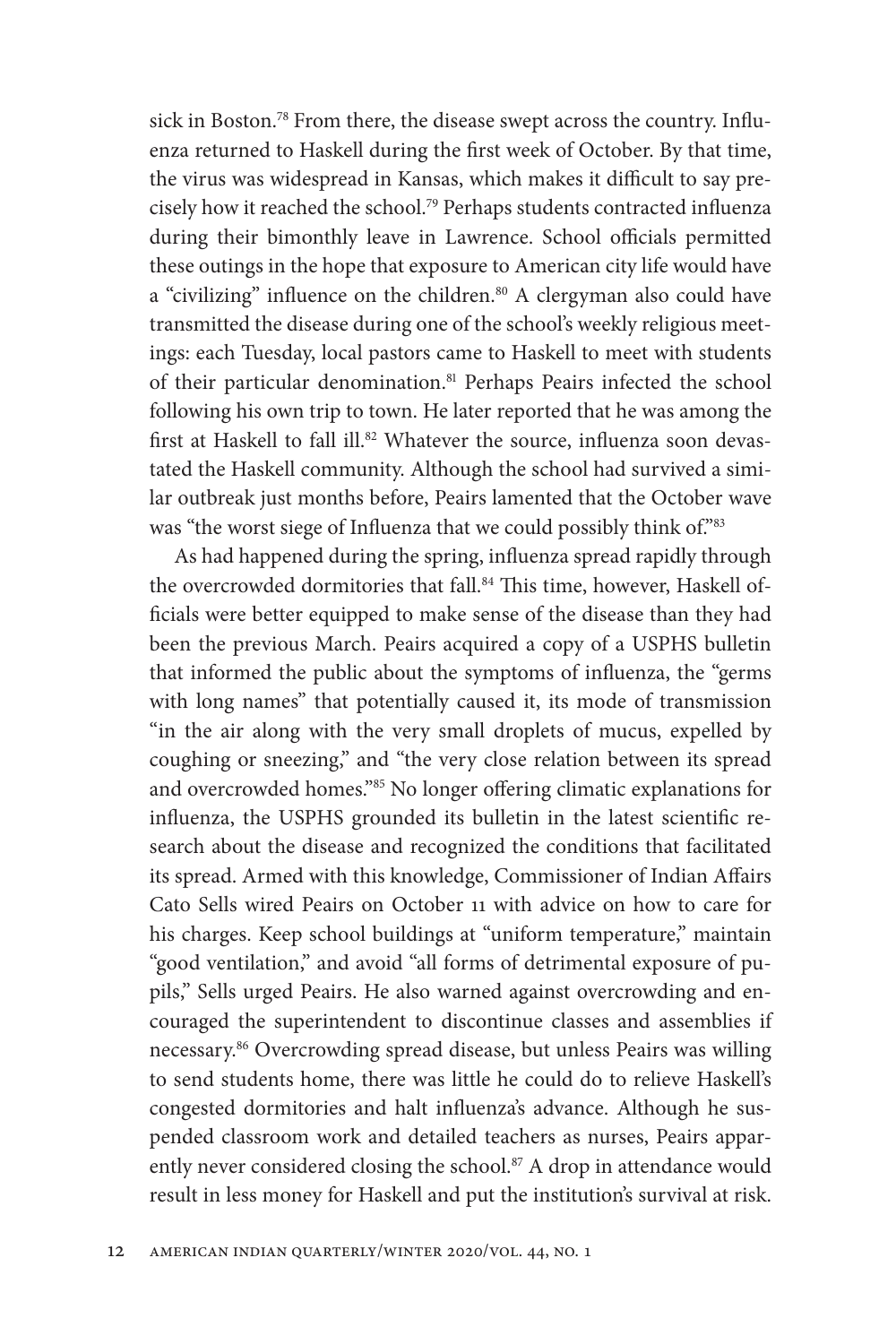By October 13, 117 students were sick with influenza, including 3 who developed pneumonia.<sup>88</sup> Spreading from student to student, the virus continued its rampage until, by the end of the month, 343 members of the Haskell community had fallen ill.<sup>89</sup>

Peairs did not reduce overcrowding at Haskell, but he did seek out extra medical help. He managed to secure two Lawrence physicians on a part-time basis to assist Dr. Menger in the school hospital.<sup>90</sup> What Haskell urgently needed, however, was expert nursing care. Although Nurse Anderson was an "unusually efficient" employee, she was unable to keep up with the sick even with the help of the teachers and students detailed to hospital work.<sup>91</sup> Peairs tried to hire additional nurses as he had in the spring, but medical professionals were in short supply that fall due to the demands of war and the wide reach of the virus. Peairs wired the Indian Office on October 15 to beg for "two or three trained nurses," but Sells replied that no help was available, since reservations across the country were likewise desperate for care.<sup>92</sup> The city of Lawrence was so medically understaffed that it appealed for relief to the Kansas Board of Health. The board sent three trained nurses to the city, but none of these women could be spared for Haskell.<sup>93</sup> Unable to find nurses in Kansas City or Topeka either, Peairs appealed to the local Red Cross for untrained volunteers.<sup>94</sup> Ultimately, twenty young women from Kansas State University agreed to care for Haskell students.<sup>95</sup>

Although devoted to their charges, the young women who volunteered at Haskell could do little to mitigate the effects of influenza. Even if medical researchers had known that a virus causes influenza, no antiviral treatment existed in 1918. Antibiotics, which could have combatted the secondary pneumonia infections that so often proved fatal, were a decade away from discovery and even longer from development and distribution.<sup>96</sup> Care in 1918 consisted of keeping patients comfortable, hydrated, and fed as their immune systems battled influenza and doing as much as possible to prevent further infection.<sup>97</sup> To this end, the school made special purchases of aspirin, ice bags, and hot water bottles, as well as disinfectants like chloride of lime.<sup>98</sup> In addition, the school converted three domestic science departments into kitchens where the staff prepared "suitable food" to restore the strength of convalescent students.99 Dr. Menger also experimented with herbal remedies and patent medicines like gum camphor, phylacogens, and Libradol.<sup>100</sup> Some of these products may have eased patient discomfort, but they could not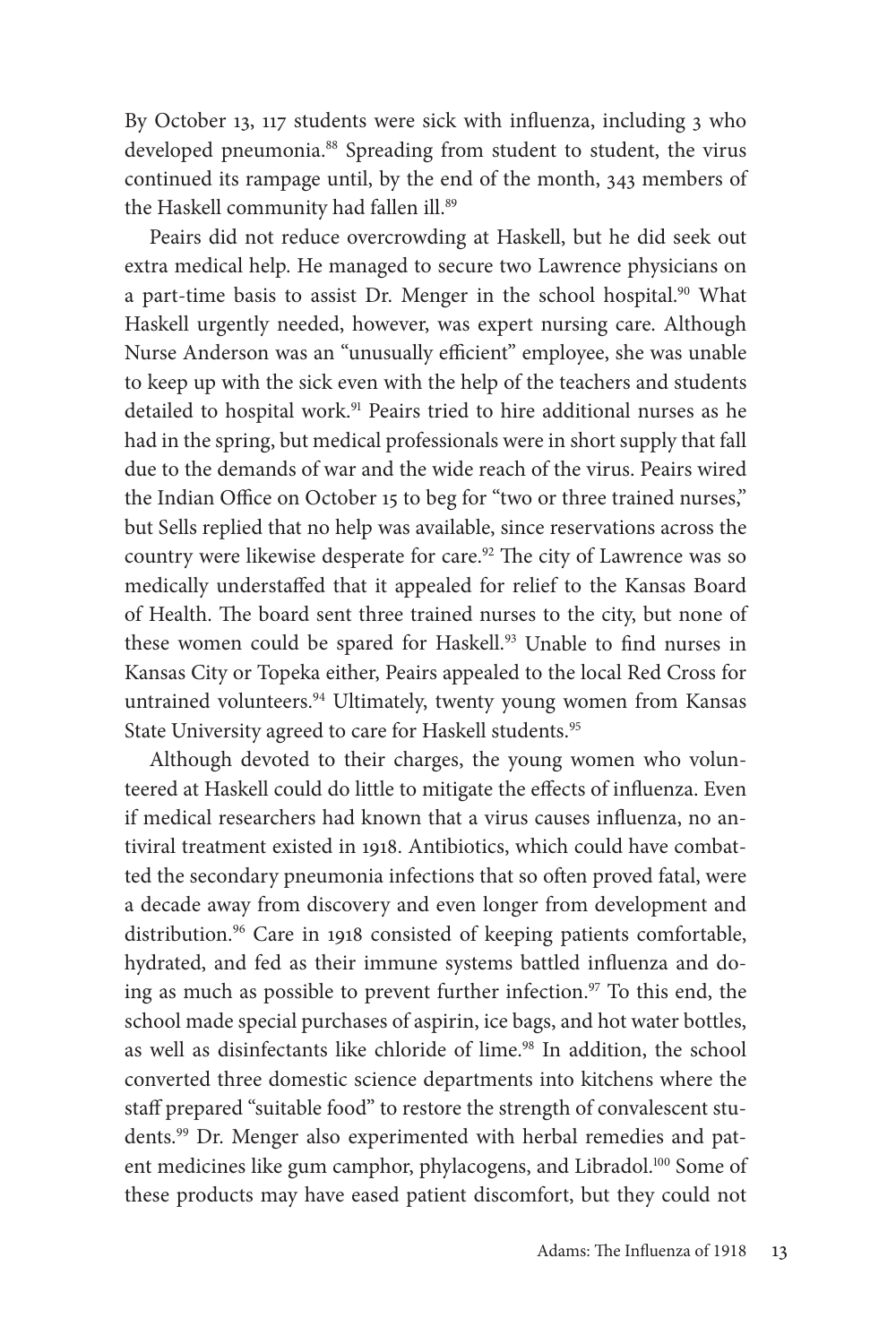stop the virus. Despite the school's best efforts to care for the sick, children began dying.

Ruby Dailey, "an Otoe girl of about 15 or 16 years of age," was the first student to succumb to influenza that fall.<sup>101</sup> When Ruby arrived at the school hospital during the second week of the crisis, Dr. Menger made a startling discovery: the girl was nearly seven months pregnant. Unfortunately, pregnant women were particularly vulnerable to influenza due to their suppressed immune systems. According to thirteen studies of hospitalized pregnant women during the 1918 pandemic, the death rate ranged from 23 percent to 71 percent. Of those who survived, more than a quarter lost their babies.<sup>102</sup> Although Ruby weathered her initial bout with the virus, she developed pneumonia. At first, the doctor did not consider her life in danger, but she took a turn for the worse on October 14. That morning, Ruby delivered a premature baby boy, who died a few hours later.<sup>103</sup> Not long after the birth, Assistant Superintendent Charles E. Birch sent a telegram to notify her parents that Ruby was "critically ill with pneumonia and other complications."<sup>104</sup>

Concerned that death was imminent, Birch had Rudy sign an affidavit identifying "the author of her misfortune."<sup>105</sup> Haskell officials took seriously the sexual behavior of students because they linked promiscuity with paganism and believed that for Indian children to become "civilized" they had to embrace Victorian concepts of morality. School officials had previously expelled girls after discovering their pregnancies.106 One can only imagine Ruby's fear, embarrassment, and exhaustion as she recounted her story. During a visit home in March, she had attended a picture show with her sister and brother-in-law, George De Roin. After the trio returned home, her sister went out "to purchase some candy," at which point De Roin "compelled [Ruby] to submit to sexual intercourse." More sympathetic to Ruby once he learned of her rape, Birch hoped that her testimony would be enough to convict De Roin of the offense. He even considered having Ruby sign her affidavit as a "dying statement," which would carry more weight in court. Mercifully, he concluded that such an action might cause her to give up "when she would otherwise have a chance to recover."<sup>107</sup> The girl lost consciousness a few hours later.<sup>108</sup> Ruby's parents arrived at Haskell that evening. She passed away the following morning.<sup>109</sup>

That same morning, nineteen-year-old Preston Harley lost his life. Preston, a Choctaw boy, had transferred to Haskell from the Jones Male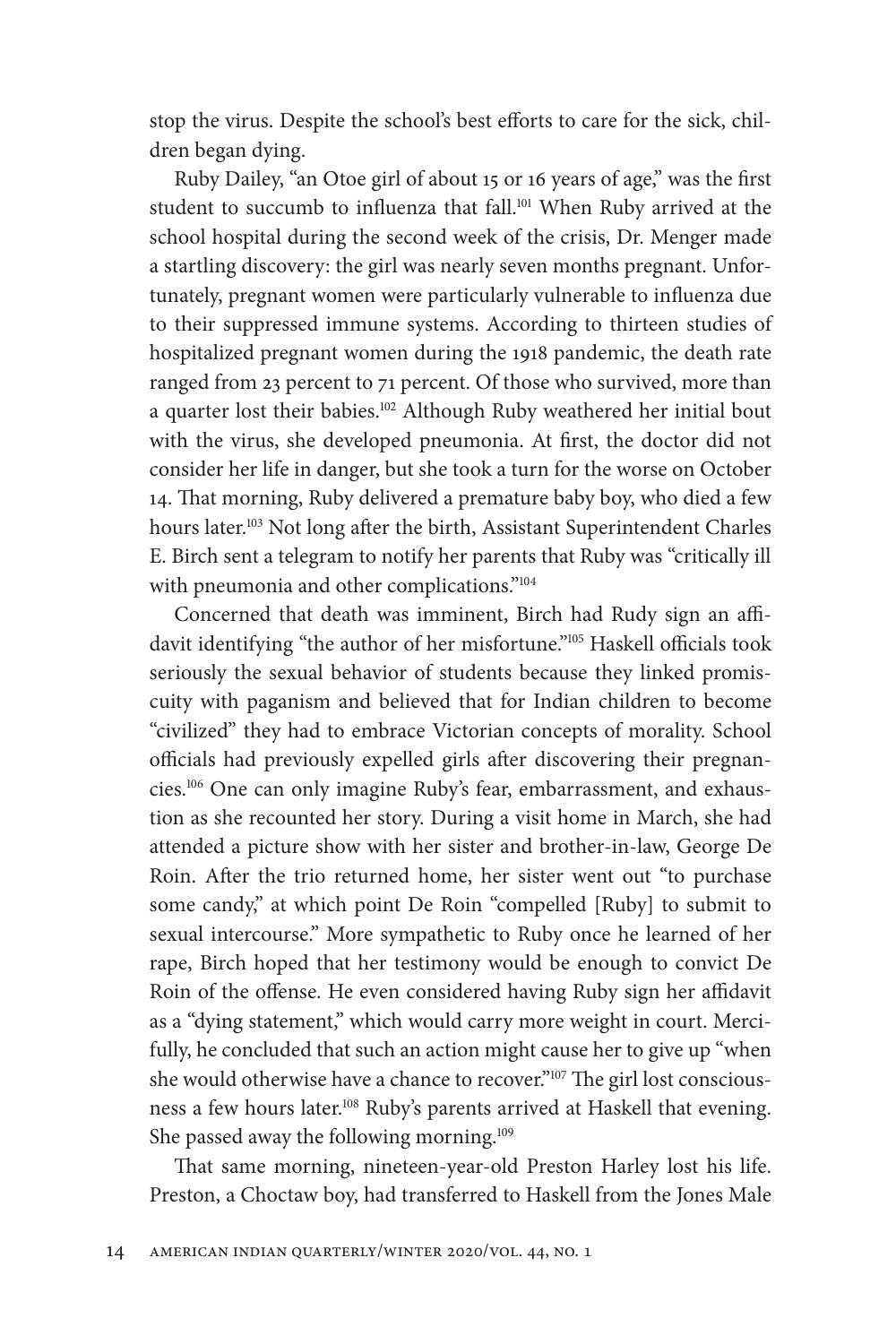Academy in Oklahoma earlier that fall. The superintendent of his former school had advised Peairs that the boy needed "a new school and new friends." His mother, a struggling widow, agreed to send her son to Kansas.110 Like many other students, Preston developed pneumonia. On October 11 Peairs notified Sissy Harley about her son's condition but reassured her that the boy was receiving good care and doing well. Three days later, however, Preston was still seriously ill. Peairs did not indicate that Sissy should come. Instead, he told her that he would keep her informed. By the next morning, Preston was critically ill. With just hours to go before his death, Peairs finally wired the boy's mother to advise her "to come if possible."111 Sissy did not receive the telegrams in time. Only after Peairs contacted the US field clerk in Idabel, Oklahoma, did Sissy learn of her son's illness and death. She asked Peairs to send his body home.<sup>112</sup>

In the weeks that followed, Sissy Harley endeavored to process her unexpected loss. In particular, the mother worried about "whether or not any minister waited on [Preston], and whether he professed religion or had any talk with him as to his Faith in the Lord Jesus Christ or not." Peairs instructed Nurse Anderson, who had cared for Preston, to write the mother.<sup>113</sup> The letter evidently never reached its destination. Two months later Sissy wrote Peairs again. "According to our old way," she explained, "there will be funeral here at my home for Preston Harley dec'd and we want to know just axactly [*sic*] about as to whether Preston Harley ever join church at the time he attending school at Haskell, Inst."114 Unable to tend to her son at the end of his life, his mother at least wanted to honor him in death by respecting his religious beliefs. Indian boarding schools could create a gulf between parents and their children, but deep ties of affection continued to link them.

In the days after the deaths of Ruby Dailey and Preston Harley, other students followed them to the grave. Irvin Harrington, a fourteen- yearold Arapaho boy, died on the evening of October 18.<sup>115</sup> The same day, Roy Eastman, a thirteen- year- old Santee Sioux boy, took a turn for the worse, prompting Peairs to telegram his parents to come as "soon as possible."116 Roy's father quickly made the trip to Haskell, but the boy passed away on October 22.<sup>117</sup> Grace Butler, a thirteen-year-old Sac and Fox girl, died in the early morning of October 20.<sup>118</sup> Peairs had contacted the superintendent of the Sac and Fox Indian School two days prior to ask him to notify her parents that Grace's condition was critical, but the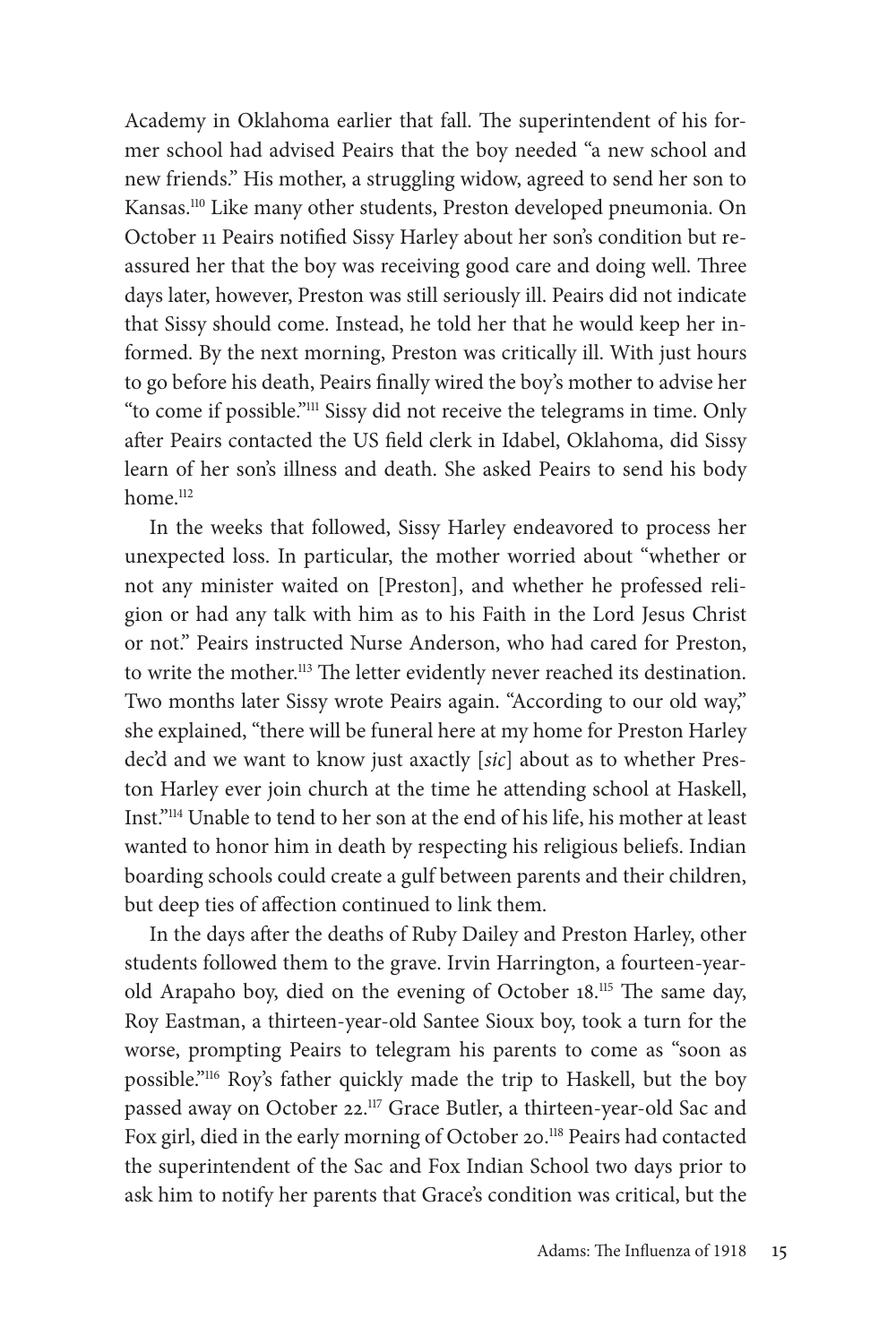Butlers got the news late and arrived at Haskell just hours before their daughter succumbed to pneumonia.<sup>119</sup> A few days later, Thelma Bedford, a nineteen-year-old Choctaw girl, also died.<sup>120</sup> Her loss must have felt especially bitter to her father, since he had implored Peairs to send her home less than three weeks earlier. Since Ben Bedford was a white man and not a federal ward, Peairs could not refuse his request, but he delayed releasing Thelma out of fear that she would not attend school at home. Her father threatened to come to Haskell to collect his daughter. He was too late. Thelma already had contracted influenza. Peairs promised to send her home "as soon as it is safe for her to travel," but Thelma never recovered<sup>121</sup>

Parents who lost children at Haskell suffered an incalculable emotional cost, but these deaths often also proved a financial burden for families already struggling under federal allotment policy, which had stripped Native people of land and resources in the decades preceding the pandemic. Many families lacked the means to visit their critically ill children or to bring their bodies home. Sickness among kin on the reservation also made travel to Haskell impossible for some. When the father of Irvin Harrington learned of his son's deteriorating condition, for example, he wired Peairs that he was ill and had no money to travel. "In case boy dies," he instructed the superintendent, "bury him there."<sup>122</sup> Behind the man's terse telegram lay a family tragedy. Three family members, including Harrington's wife, had died of influenza.<sup>123</sup> Similarly, Preston Harley's mother could neither travel to Haskell nor pay the "shipping and undertaking services" for her son.124 In both cases, Peairs used school funds to send the bodies home, but he later sought reimbursement from the students' reservation agencies.<sup>125</sup>

Parents who managed to make the trip to Haskell also faced difficult financial decisions in the wake of their children's deaths. Peairs offered these parents seventy dollars out of school funds to pay for a simple casket, but some families viewed this as an insufficient way to honor their loved ones. The father of Roy Eastman, for example, "decided that [he] wanted a better casket" and arranged with Talmage Funk, a local undertaker, for services totaling \$270.<sup>126</sup> Similarly, the parents of Grace Butler selected "a very expensive steel casket and also a vault." Ultimately, their bill soared to \$460.<sup>127</sup> At the time, the average annual household income in the United States was just \$1,518.<sup>128</sup> Unable to pay Funk at the time of service, these families purchased the caskets on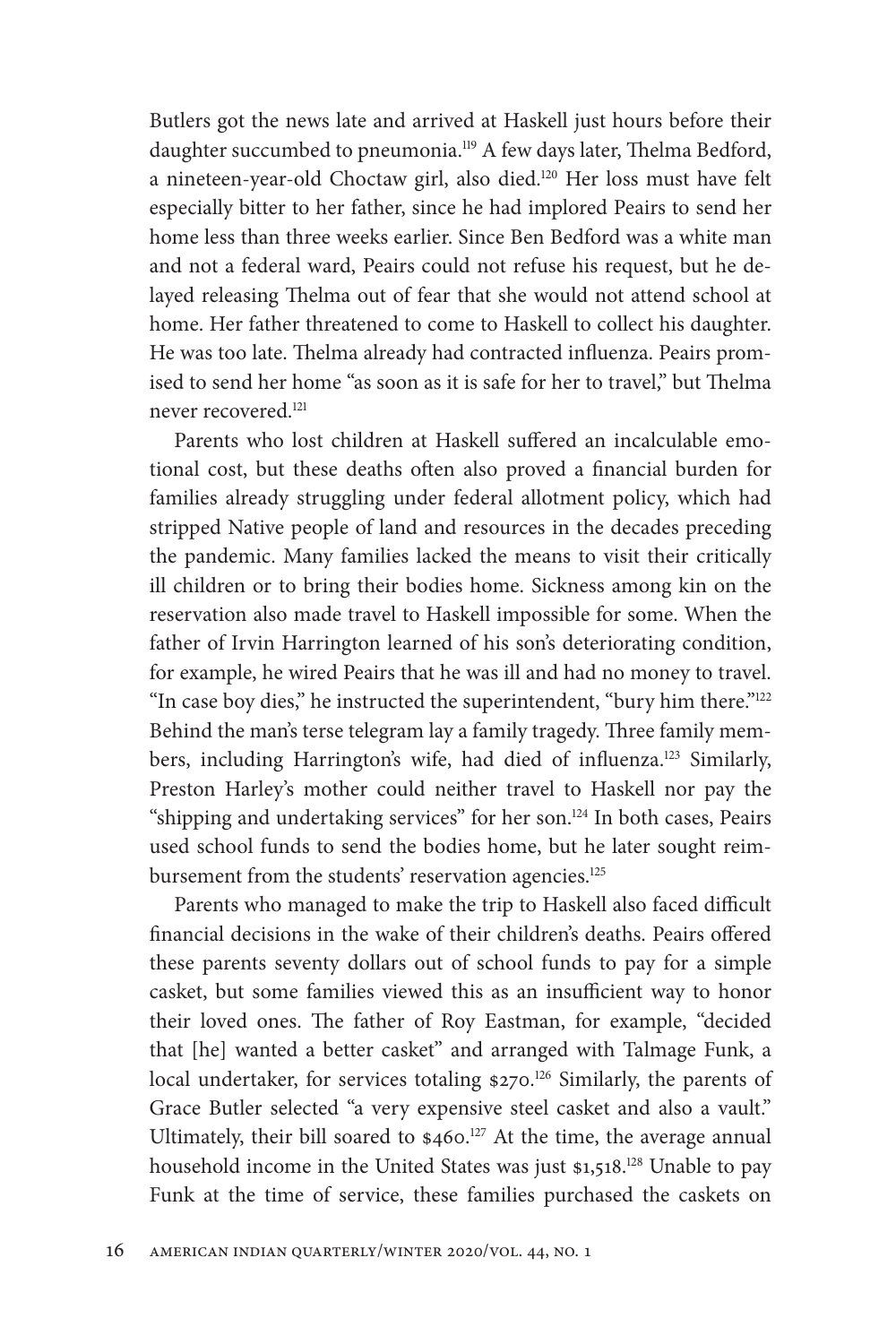credit with the promise, in the case of the Butlers, that "they had plenty of money at the Sac & Fox agency in care of the superintendent." $129$  The undertaker risked extending them credit because he assumed that the federal government would make good on the bills. Perhaps he even encouraged grieving families to select services beyond their means. Once the parents returned home, reality hit. Eastman had nothing in his account at the Yankton Indian Agency.<sup>130</sup> The Butlers had mortgaged their allotments in Oklahoma and faced foreclosure.<sup>131</sup>

When the undertaker failed to receive his money, he appealed to Peairs for restitution. Over the next few years, the superintendent sent several letters to families who lost children to influenza, as well as to their reservation agencies, to inquire about payment for such services. In some cases, reservation superintendents were able to pay these debts out of the trust funds that the Interior Department held for these families.132 In other cases, the agents covered the bills out of Treasury Department appropriations for expenses related to the epidemic.133 Sometimes, however, there were no financial resources. Had Grace Butler lived, for example, she would have shared in tribal trust funds, but her death voided her claim. Concerned that Haskell might have to bear the cost if her parents did not pay, Peairs repeatedly wrote to the Sac and Fox Agency to demand that the Butlers settle the bill.<sup>134</sup> Two years later, the Butlers were still exchanging correspondence with Peairs and promising to pay Funk "as often as we possibly can."<sup>135</sup> Although allotment policy had promised financial independence for Native people by "liberating" them from communal landownership, in reality, many allottees soon found themselves landless and indebted. The influenza pandemic accelerated this process.

Despite the mounting body count at Haskell, Peairs endeavored to downplay the severity of the crisis. The superintendent notified families about their children's illness only when cases became serious. He defended this decision by arguing that he did not wish to "alarm [parents] unduly," but the silence from Haskell was more frightening than any telegram.<sup>136</sup> Parent after parent sent letters to the school begging for news and, in some cases, asking the superintendent if they could come to Haskell or if he would send their children home. The mother of Lucy Green, for example, was "awful uneasy" that her daughter was "sick with this disease that's raging" since "nearly all [her] neighbors [were] sick with it."<sup>137</sup> When the mother of Ethel Barnes heard that her daughter was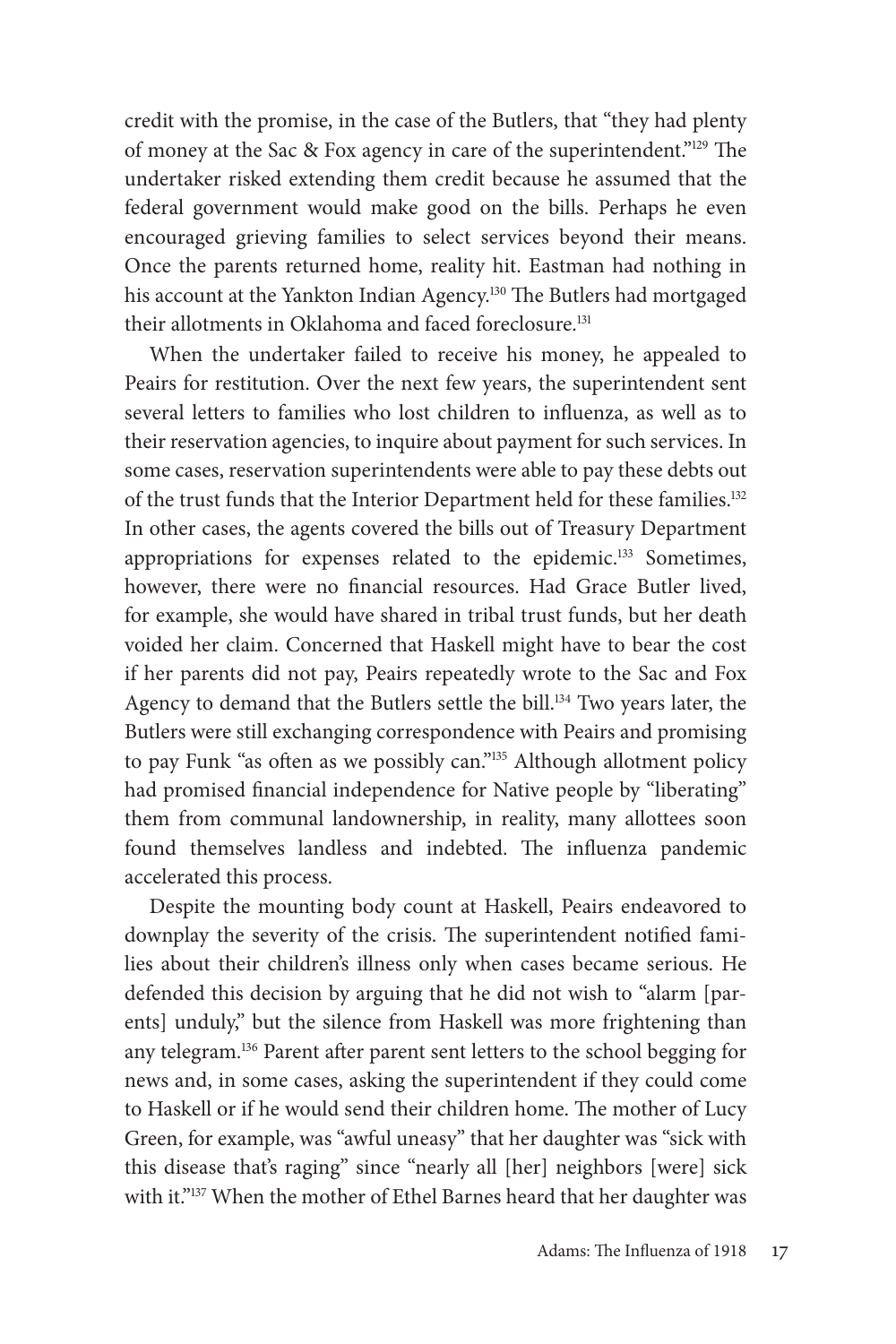ill, she asked Peairs if she could come to the school to tend to her.138 Bertha Merrick's mother worried that her daughter might contract tuberculosis following her bout of influenza and begged Peairs to give her lighter chores in the school kitchen since she was "not a stough [*sic*] girl."<sup>139</sup> The father of Jim Childers, a Creek boy, fretted about his son's poor health and asked Peairs to "permit him to come home."140 Similarly, after learning that her son had pneumonia, Arthur Howling Crane's mother requested his furlough.<sup>141</sup>

Unwilling to break discipline or reduce attendance, however, Peairs discouraged parents from coming to Haskell, and he also refused students home leave except under special circumstances. By the early twentieth century, Indian parents had to give consent for their children to attend out-of-state boarding schools, but once they had made that decision they signed contracts that gave the superintendent significant authority over their children for three to five years.<sup>142</sup> Peairs decided if and when students could take leave, and he exerted this power during the outbreak. Although the superintendent recognized that parents were anxious, he insisted that everything was under control at Haskell. On October 15, the same day that Ruby Dailey and Preston Harley passed away, for example, Peairs wrote Lucy Green's mother to say that influenza was "now checked" at the school. "Lucy Green," he reassured her, "is not sick with this Spanish Influenza and has not been at any time since coming to Haskell."<sup>143</sup> Just hours before Irvin Harrington died on October 18, Peairs advised Ethel Barnes's mother not to come to Haskell to tend to her own daughter because "you too might take this disease from traveling on the train or even after you arrived here."144 He told Bertha Merrick's mother that although there had been many cases of influenza at Haskell, "nearly all are recovering rapidly." He promised that he would give her daughter his "personal attention."<sup>145</sup> Peairs admitted that Jim Childers had spent a week in the school hospital, but he declined his father's request to send the boy home since he had "entirely recovered" and was "gaining weight."146 Similarly, Peairs told Arthur Howling Crane's mother that he was receiving good care at the school and did not need to go home.<sup>147</sup> As the arbiter of leave, Peairs wielded tremendous power over students and their parents during the epidemic. Having their fate in his hands only increased the anxiety of these families as they navigated the terror of influenza.

Some parents pushed back against the superintendent's claims to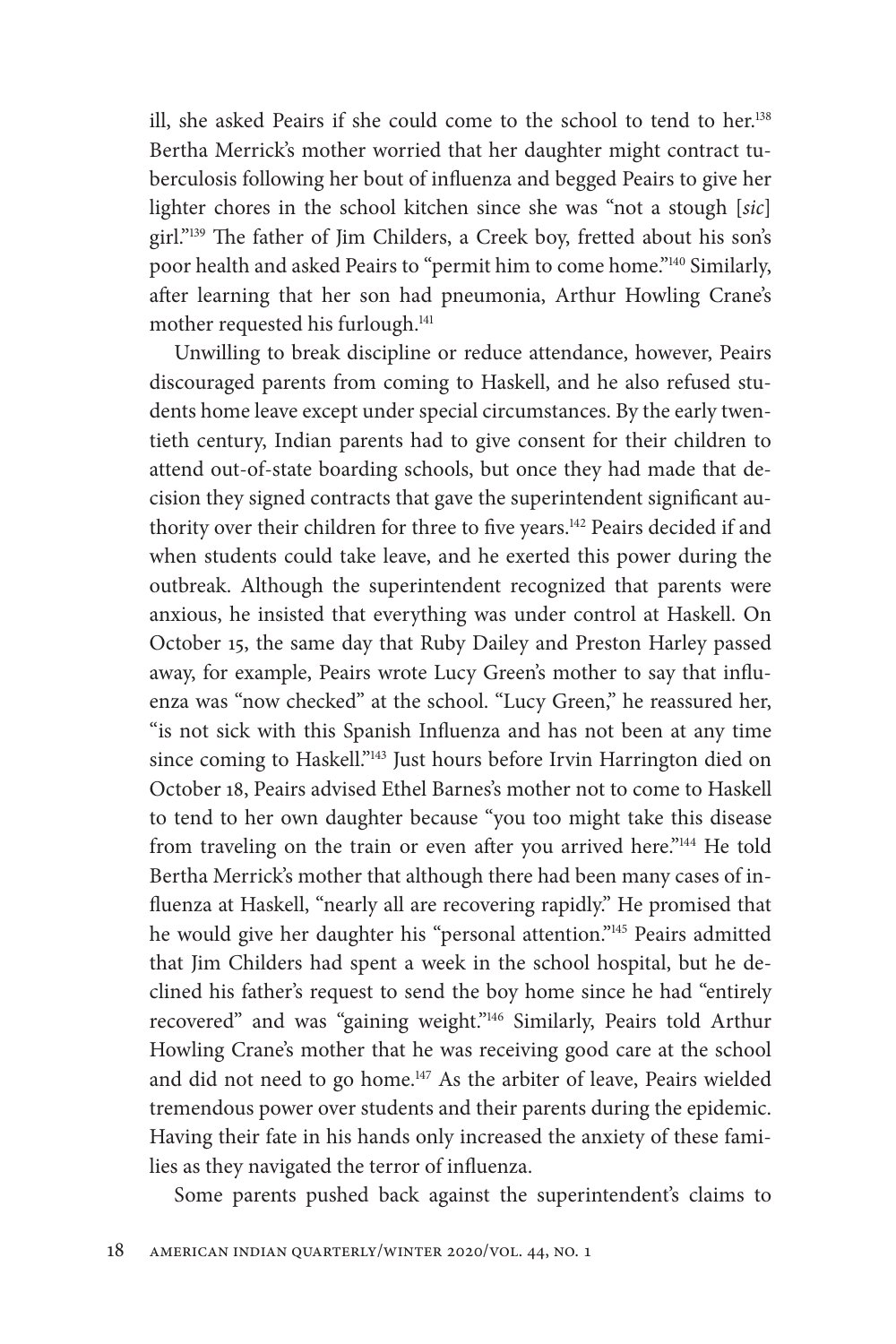authority. The case of Irene Spratt is illustrative. The thirteen-year-old Anishinaabe girl from White Earth, Minnesota, had suffered extreme homesickness since she arrived at Haskell that fall. Even before influenza struck the school her parents had written to Peairs imploring that she come home. Peairs demurred to their request by asserting that he "should like to try Irene a while longer and see how she feels after she becomes acquainted and gets into the school work." Once they learned about the outbreak at Haskell in mid- October, however, the Spratts became increasingly desperate to regain custody of their daughter. They even forwarded Peairs sixty-five dollars to pay for her journey home. When the parents still had not heard from the school more than a week later, John L. Spratt protested that he was "at a loss in my efforts to effect at least the bisiness [*sic*] courtesy which I know that should have been extended to me without question." On October 26, Peairs finally replied. He informed the Spratts that although Irene was "at present sick with the grip," she was "getting along very nicely," and there was "no reason whatever for you to be worried concerning her." He made no mention of sending her home.<sup>148</sup>

By this point, John Spratt had had enough. Frustrated that Peairs continued to disregard his ability to make decisions for his daughter, he wrote that "frankly . . . Irene's transfere [*sic*] to your School was a mistake." In a carefully crafted letter, Spratt invoked his parental authority, his status as a recently minted US citizen, and federal Indian law to demand the return of his daughter. Telling the superintendent, "We know best because we have raised her," Spratt promised he would give Irene "a good Public school education [at home] which is my duty as a citizen." Turning to the law, he reminded Peairs that Irene was only thirteen years old and that according to federal rules outlined in 1909, "no Indian pupil under the age of 14 years shall be transported at Government expense to any Indian School beyond the limits of the State or Territory in which such child reside." Confident of his position, he insisted that Irene be sent home as soon as the epidemic ended.149

Peairs knew he had been defeated. Three days later, on October 31, he wrote a terse reply to Spratt: "We did not solicit Irene and do not need her so far as attendance is concerned because we have scores of applicants on the waiting list at all times. As soon as she is able to travel I will arrange for her to go home."150 When Irene had not arrived by mid- November, however, John Spratt came to Haskell to collect her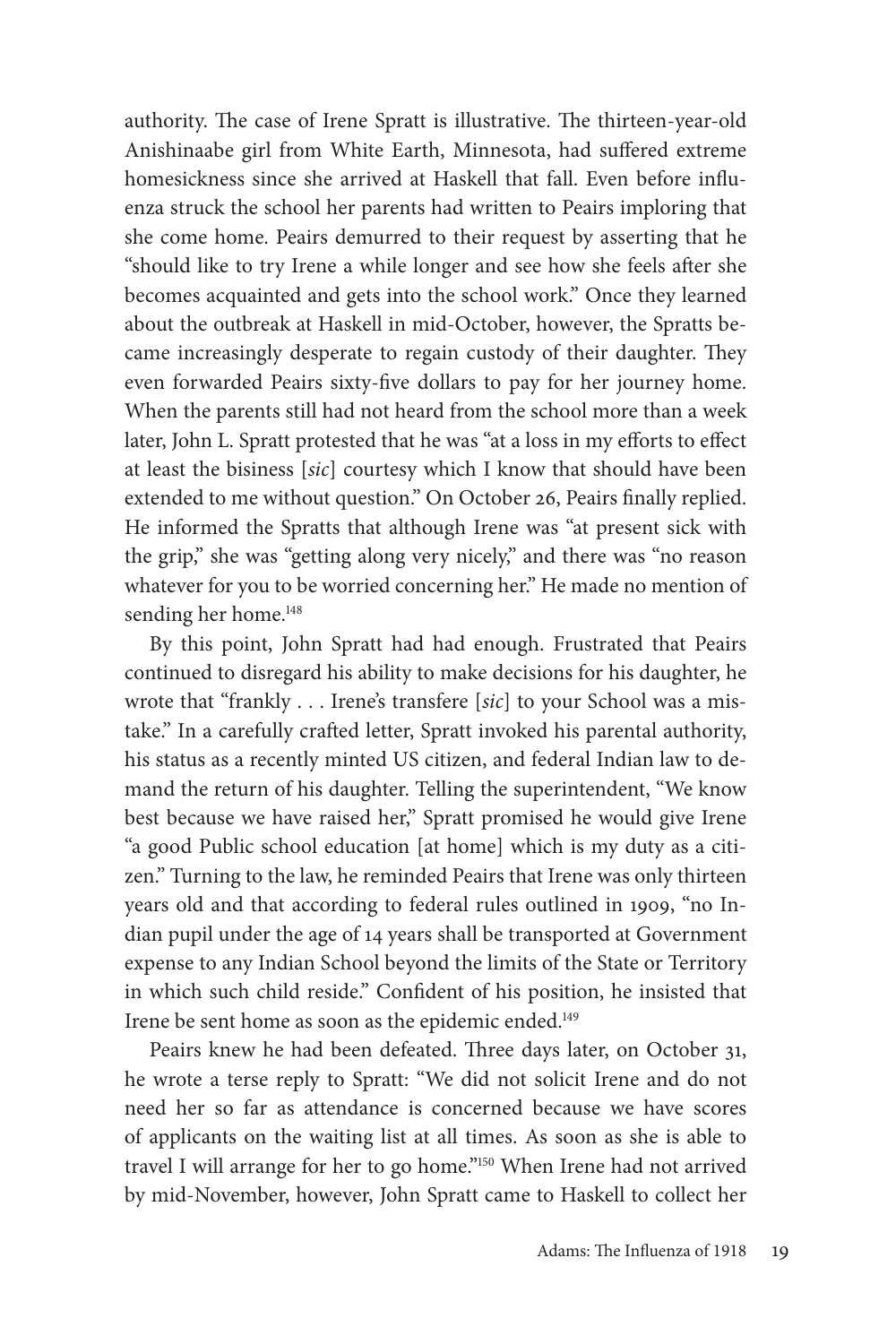himself.<sup>151</sup> The Spratts were fortunate to possess the literacy, legal knowledge, and financial means to force Peairs to release their daughter; other parents were not so lucky. Whether or not they had those advantages, Indian families did not passively accept the decisions boarding school administrators made. Instead, they actively worked to preserve their kin ties and parental rights during this moment of crisis.

Haskell students also found ways to resist Peairs's authority. Some students fled the school during the epidemic. Kickapoo boys Charles Green and Joseph Masquat, for example, left on October 5 just as the virus began spreading at Haskell.<sup>152</sup> James Crawford, from the Laona Indian Agency, departed the same day.<sup>153</sup> As the number of influenza cases grew, so did the number of desertions. Jesse Wapp, the father of two runaways, explained to the superintendent that "they were running away from disease."154 With more than a third of the student body confined to bed, classes canceled, and teachers acting as nurses by mid-October, many students felt that "they might as well be at home."155 Concern about sick family members also drove some students to leave. The older brother of Wayne Eshelman, a Pawnee student, for example, came to Haskell in mid- October to request leave for the boy so that he could help at home. When Peairs delayed granting permission, the brothers simply left.<sup>156</sup> During the first chaotic weeks of the outbreak, students probably found it easier to slip away from Haskell since the school staff were otherwise occupied.<sup>157</sup>

Although Peairs conceded that "the boys must have become alarmed about the epidemic as quite a number of them ran away," he endeavored to maintain order at the school by insisting on the return of runaways.<sup>158</sup> Parents, however, were unwilling to part with their children while the epidemic raged, even if that meant forfeiting their right to a government education. When Peairs demanded the return of Fred Burnett, a Sioux boy from South Dakota, for example, the boy's father replied that he would keep him home and send him to a local school because there was "so much sickness I am afraid."<sup>159</sup> The mother of Wayne Eshelman also refused to send her son back to Haskell.<sup>160</sup> In a particularly tragic case, two Potawatomi brothers, Leo and Richard Wapp, brought influenza home with them. Their father, Jesse Wapp, notified Peairs that "Richard came home sick and his fever was 103." He refused to return his sons until the epidemic ended and they were healthy. Peairs agreed that the boys should recover before traveling but warned Wapp that he expected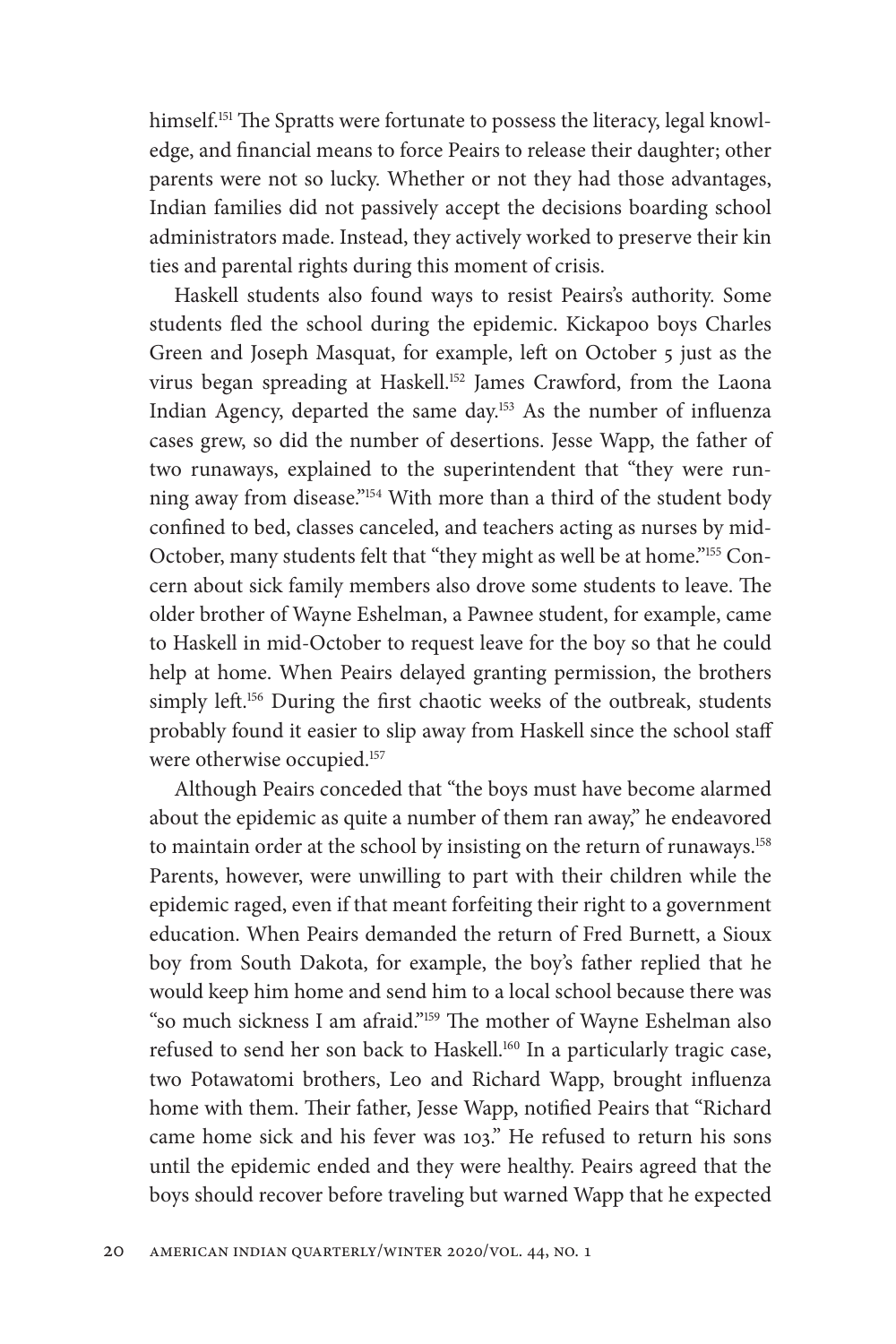them back at Haskell by October 28. Four days before the deadline, Wapp wrote Peairs that Richard had died of pneumonia. "I ain't gone send Leo until he is well and the disease is over," the broken- hearted father exclaimed. "I lost one boy and I hate to loose [*sic*] another." Peairs sympathized with these parents, but he drew a hard line when it came to discipline. He was "sorry indeed to learn of the death of Richard and of the sickness of Leo" but still told their father that the boys "should not have gone without permission."161 When it became clear that Wayne Eshelman would not return voluntarily, Peairs expelled him. Fearing the example that runaways set, Peairs was unwilling to make special allowances, even during the epidemic.162 But students and their families made their own choices, revealing again the limitations of federal authority.

The fall epidemic at Haskell gradually subsided. After sweeping through the school and forcing students to take "to their bed in large numbers daily," the virus ran out of susceptible victims by October 24, at which point there was just an occasional new case.163 Regular classwork resumed on October 28, but convalescing students remained in the school hospital through late November.<sup>164</sup> By early December, the epidemic at Haskell was largely over. Unwilling to take any chances, Peairs "declared a partial quarantine" on the school. He suspended town leave and declared that no one would be "permitted to return home at any time during the holiday season, and also that no parents or friends from the students' home [would be] permitted to visit here during that season."165 For students and their families, this decision was a bitter pill. Having just survived the terror of influenza, many students were keen to reunite with their kin. Elizabeth Frances lamented that her parents could not visit on Christmas Day to see the "fine programs" at Haskell.<sup>166</sup> Similarly, Alexander Boyer wrote his mother that he was "very sorry" that he could not invite her for Christmas "because you might bring us the influenza." He wished her a good Christmas and asked her to send him money for some Christmas toys.<sup>167</sup> Peairs admitted that the quarantine was difficult for students, but he believed it was the only way to keep the school free of influenza.<sup>168</sup> As soon as he lifted the quarantine in the spring of 1919, scores of students applied for leave. Peairs complained in April 1919 that he must have "sent home at least a dozen girls to eastern Oklahoma this winter." Although they "promised faithfully to return promptly," many did not return at all because their parents feared a return of the disease.<sup>169</sup>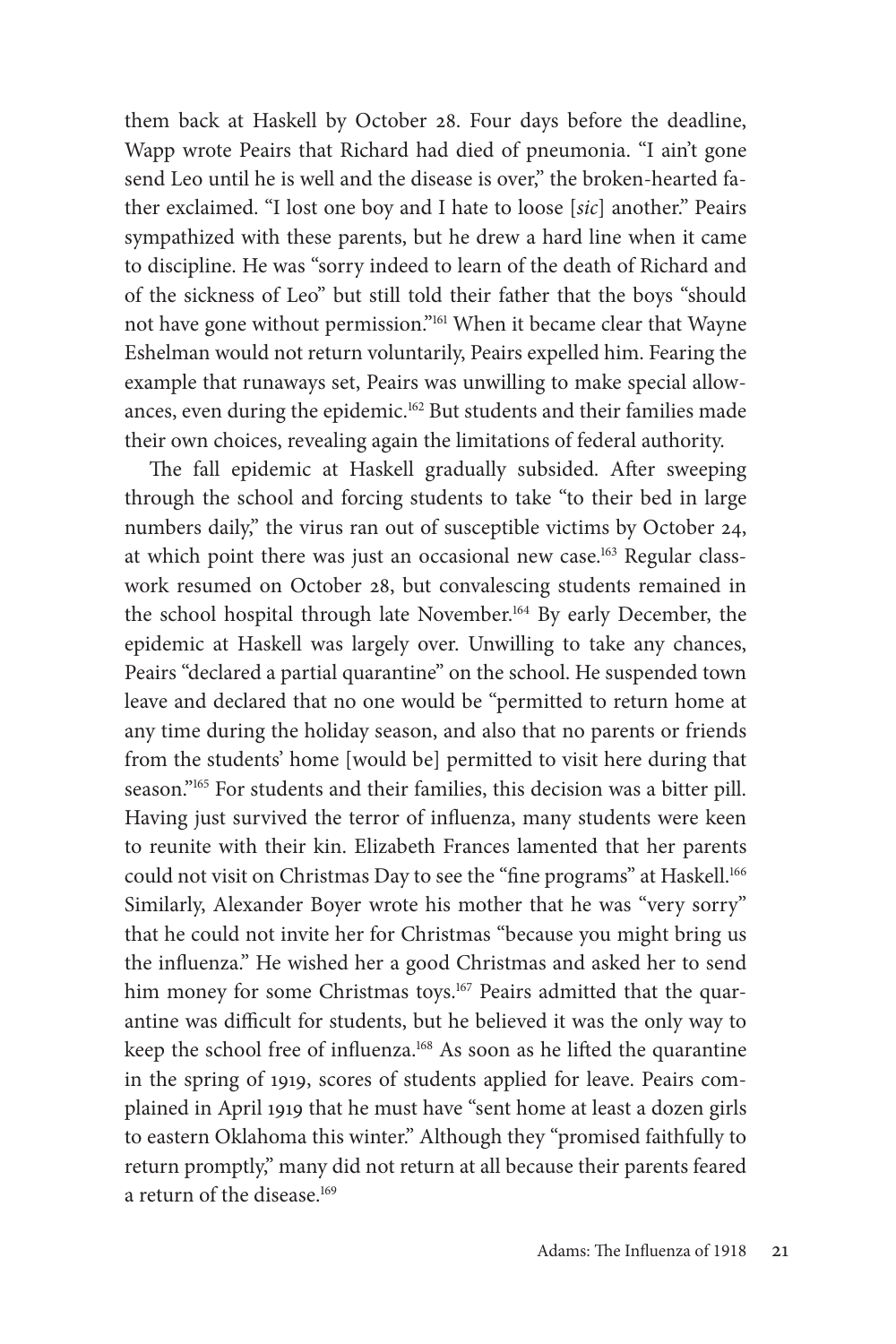In the end, Haskell lost nine students to influenza during the fall of 1918.<sup>170</sup> At least one other student died shortly following his return home, which brings Haskell's mortality rate for the fall wave of the epidemic to 1.2 percent (10 out of 830).<sup>171</sup> This rate was nearly double that of the national average, which scholars have estimated at around 0.64 percent  $(675,000$  out of 105 million).<sup>172</sup> It was also higher than the mortality rate of the epidemic in Kansas during the last four months of 1918, which the Bureau of the Census assessed at 0.86 percent.<sup>173</sup> In part, this higher mortality rate may have reflected the age of Haskell's students. Studies of the pandemic reveal that influenza struck hardest young adults with robust immune systems, since it was often the body's extreme immune response to the virus that killed the patient.<sup>174</sup> The mortality rate probably also reflected the crowded conditions at Haskell, which meant that few students could escape the virus. Biological and environmental factors combined to make boarding school students particularly vulnerable to influenza.

Haskell's mortality rate was significantly lower, however, than the 2.1 percent (6,632 out of 320,654) mortality rate for Native Americans across the country.<sup>175</sup> Three factors may account for why Haskell fared better than other Native communities. First, exposure to the virus during the spring wave may have protected some Haskell students from infection during the fall wave. According to a study of US Army camps, the first wave provided 35-94 percent protection against clinical illness during the second wave and 56-89 percent protection against death.<sup>176</sup> Although not everyone benefited from this cross-protection—in particular, transfer students from Carlisle— at least some children may have avoided serious complications as a result of their prior experience with influenza. Second, although Haskell's proximity to Lawrence provided influenza with a pathway of infection, it also ensured that the school could take advantage of outside help during the epidemic. In particular, the young women who volunteered as nurses made it possible to give the students good care.<sup>177</sup> Given the limits of medical treatment in 1918, nursing care was about the best that anyone could hope for during the outbreak, and the fact that Haskell had people who were able to perform basic tasks such as feeding patients and changing bedding may have saved lives. Finally, Peairs's decision to put the school under quarantine helped ensure that the virus did not return to Haskell for the third wave of the pandemic during the winter of 1918– 19.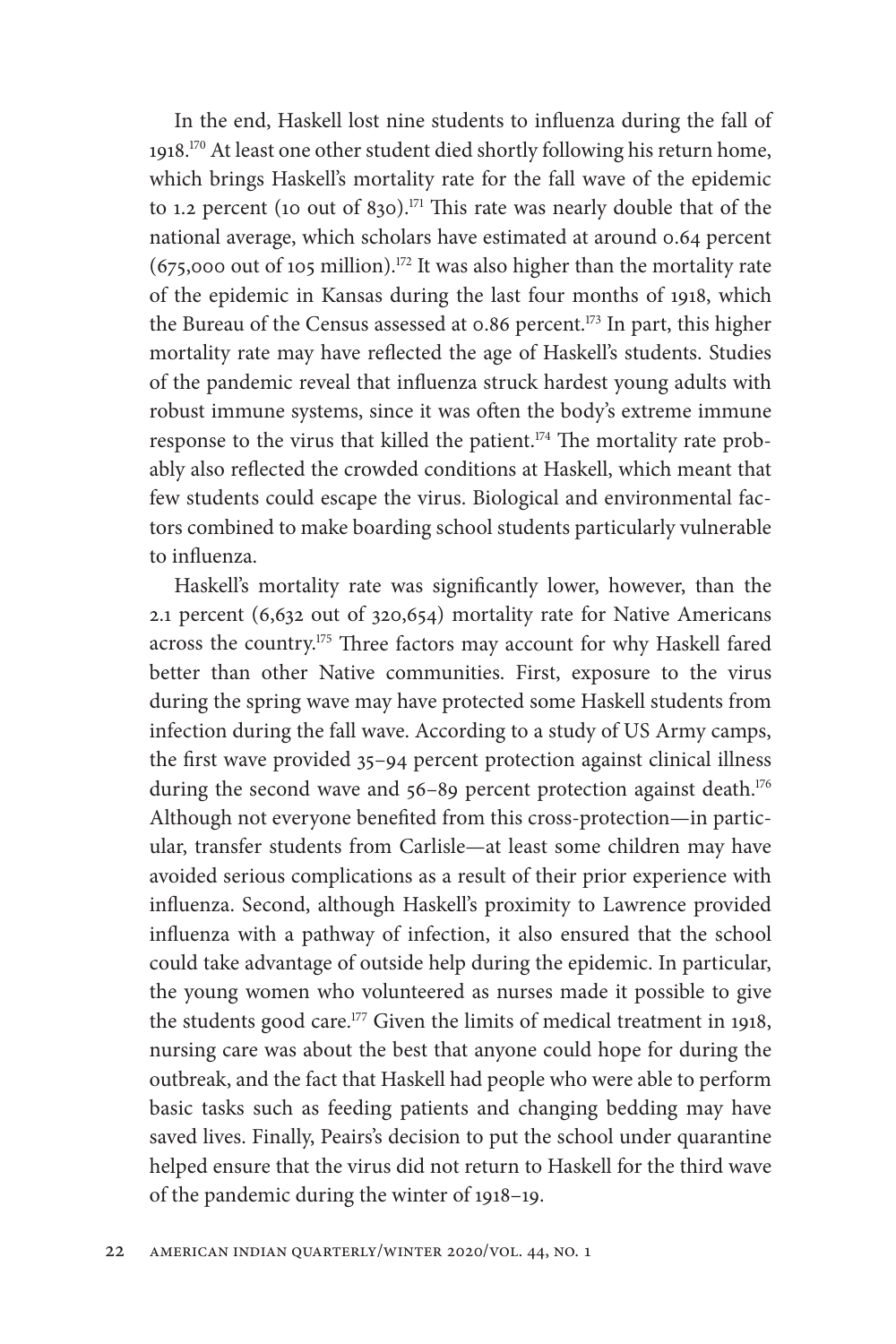"Not So Severe a Form as Heretofore": Winter 1920

Pandemic influenza returned for one final wave in the early months of 1920. Assistant Superintendent Birch reported that the disease struck Haskell again in late January of that year, "although apparently in not so severe a form as heretofore."178 By that time, the virus had mutated to a less virulent strain, and the immune systems of exposed people had adjusted, which made the disease less deadly than it had been in 1918.<sup>179</sup> Nevertheless, school officials took the return of influenza seriously. When the Kansas Board of Health offered Haskell free doses of the Rosenow prophylactic vaccine, Peairs leaped at the opportunity.<sup>180</sup> Developed by Edward C. Rosenow of the Mayo Clinic's Division of Experimental Bacteriology during the height of the 1918 pandemic, this vaccine supposedly protected against the pneumonia infections that often followed influenza. Although some researchers at the time doubted the efficacy of this vaccine, which scholars now know was useless, the Mayo Clinic distributed it widely across the upper Midwest, and ultimately more than one hundred thousand Americans received at least one dose.<sup>181</sup> The Kansas Board of Health evidently hoped to conduct a trial of the vaccine at Haskell. The school received "forty 20 c.c. packages of Rosenow influenza-pneumonia vaccine," which Dr. Menger administered to approximately three hundred students who had never had influenza.<sup>182</sup> The available records do not indicate that Peairs asked for or received consent from the parents of these children before making use of the experimental vaccine, which is unsurprising, given Peairs's history of poor communication with Indian parents, as well as the lax standards for vaccination trials nationwide at the time. Ultimately, four of the students reacted adversely to the vaccine, but none of those vaccinated got sick, so Peairs deemed the experiment a success. One hundred thirty-five children caught influenza and one died that winter, but Peairs used the Rosenow vaccine trials as evidence that he had availed Haskell of the best of modern medicine to guard student health.<sup>183</sup>

Despite Haskell's losses during the outbreak, Peairs was largely successful at preserving the school's reputation and his own. Although some of his decisions exacerbated the suffering of his charges, his insistence that he had made the best possible use of modern medicine to combat influenza resonated with the Indian Office, Congress, and the public. Although postwar budget cuts led the Indian Office to consoli-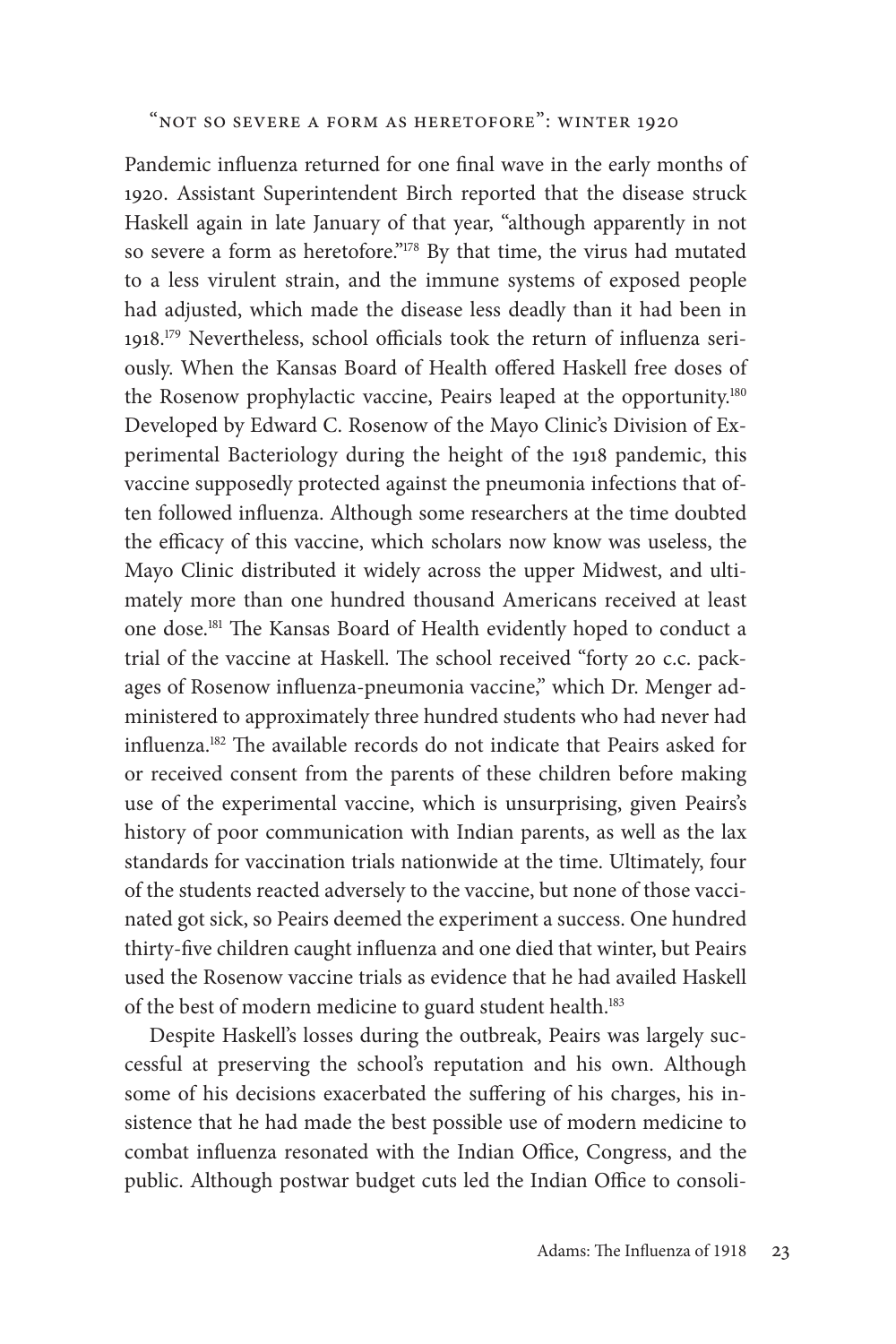| Name                | Tribal      | Age                   | Date of                   | Special notes                                                                                                                    |
|---------------------|-------------|-----------------------|---------------------------|----------------------------------------------------------------------------------------------------------------------------------|
|                     | affiliation |                       | death                     |                                                                                                                                  |
| Davis<br>Bond       | Chickasaw   | Sixteen               | March 25,<br>1918         |                                                                                                                                  |
| Edward<br>Stevenson | Wichita     | Seventeen             | March 28,<br>1918         |                                                                                                                                  |
| Carrie<br>Rice      | Sac and Fox | Fourteen              | March 29,<br>1918         |                                                                                                                                  |
| Alice<br>Pepper     | Kaw         | Sixteen               | March 29,<br>1918         |                                                                                                                                  |
| Mary<br>Marshno     | Potawatomi  | Fifteen               | April 5,<br>1918          |                                                                                                                                  |
| Ruby<br>Dailey      | Otoe        | Fifteen or<br>sixteen | October 15,<br>1918       | Influenza complicated by<br>pregnancy; premature<br>baby boy was delivered<br>on October 14, 1918, and<br>died a few hours later |
| Preston<br>Harley   | Choctaw     | Nineteen<br>or twenty | October 15,<br>1918       |                                                                                                                                  |
| Irvin<br>Harrington | Arapaho     | Fourteen              | October 18,<br>1918       |                                                                                                                                  |
| Grace<br>Butler     | Sac and Fox | Thirteen              | October 20,<br>1918       |                                                                                                                                  |
| Roy<br>Eastman      | Sioux       | Thirteen              | October 22.<br>1918       |                                                                                                                                  |
| Thelma<br>Bedford   | Choctaw     | Nineteen              | October 23,<br>1918       |                                                                                                                                  |
| Richard<br>Wapp     | Potawatomi  | Fifteen               | October 16<br>or 23, 1918 | Infected at Haskell but<br>died at home following<br>desertion                                                                   |

Table 1. Haskell students who died during the 1918–20 influenza pandemic

*Note:* According to annual narrative reports, six children died of influenza at the Haskell Institute, one died following his return home during the spring of 1918, nine died at the school during the fall of 1918, and one died during the winter of 1920. Unfortunately, I was unable to recover personal details for all these students.

Source: The data presented here draw from correspondence between Haskell officials and the Indian Office in file: Haskell, 1918, file number code 731, box 42, Haskell, Central Classified Files, 1907-39, Record Group 75, National Archives and Records Administration, Washington, DC; and student case files, 1884-1920, Haskell Indian Junior College, Lawrence, Kansas, Record Group 75, National Archives and Records Administration, Kansas City.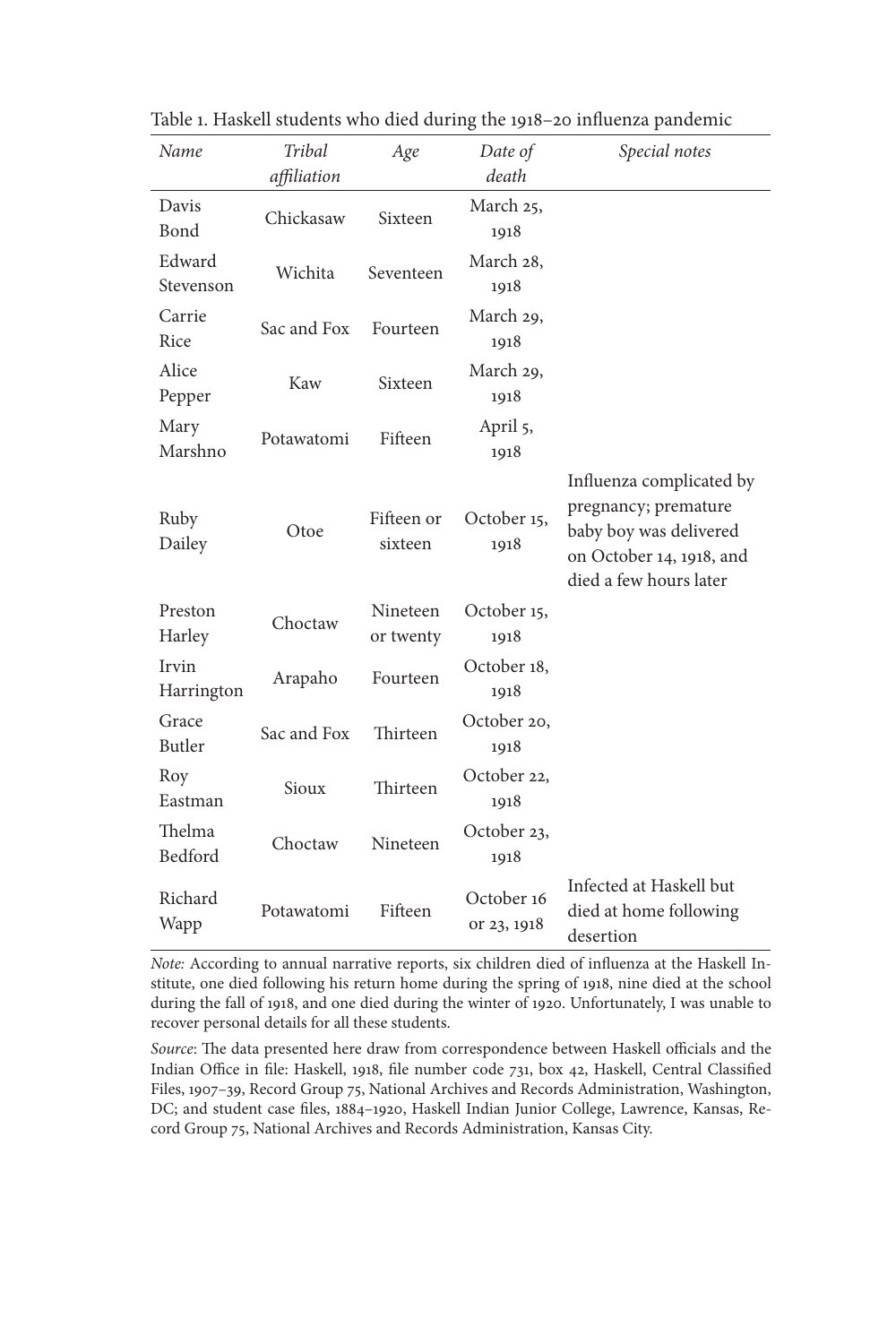date or close several smaller Indian schools, Haskell remained fully operational.<sup>184</sup> By 1922 applications for enrollment had set a record. According to Peairs, this increased demand reflected "the accumulation of the effect of education among Indian people" as former students encouraged their own children to attend Haskell.<sup>185</sup> The return of Indian World War I veterans also might have spurred applications. Since they had seen more of the world, they encouraged kin to pursue opportunities off-reservation. This development gratified Peairs, since it permitted him to keep Haskell at full capacity.<sup>186</sup> He hoped that Haskell's success would cement the future of Indian education in the United States. Taking on the responsibility of overseeing that future, Peairs accepted promotion to the general supervisor of Indian education in 1926.187

Although the outbreak did not result in immediate changes at Haskell, concerns about Indian health did inspire renewed investigations into conditions within the Indian Service more broadly. In the fall of 1919, Congress launched hearings on "the conduct and management of the Bureau of Indian Affairs," including the Indian Medical Service and Indian school system.<sup>188</sup> Three years later, Commissioner of Indian Affairs Charles Burke commissioned a large- scale investigation of Indian health, which he hoped to use to press Congress for more funds. The final report proved so damning that he suppressed it instead. It finally came out in 1928. The Meriam Report, also published in 1928, revealed deplorable conditions in Indian health, education, and economic welfare.<sup>189</sup> Although the Indian Office initially reacted defensively toward critics who attacked its policies and programs, reformers gained the upper hand in the 1930s, when President Franklin D. Roosevelt appointed John Collier as commissioner of Indian Affairs. Rejecting the assimilationist policies of the past, Collier shut down ten Indian boarding schools within his first year in office.<sup>190</sup> Although Haskell survived, its mission changed. In 1933 Dr. Henry Roe Cloud, a Winnebago, took charge of the school and employed an almost completely Indian staff.<sup>191</sup> Collier also pushed for improvements in Indian health, in part by allowing tribes to develop culturally sensitive health education programs.192 As a result, Indian health conditions gradually improved, although they never kept pace with the medical advances made in society at large.

As the influenza outbreak at Haskell reveals, medical history provides scholars with a valuable lens through which to examine the Native American past and to explore tensions that existed within federal insti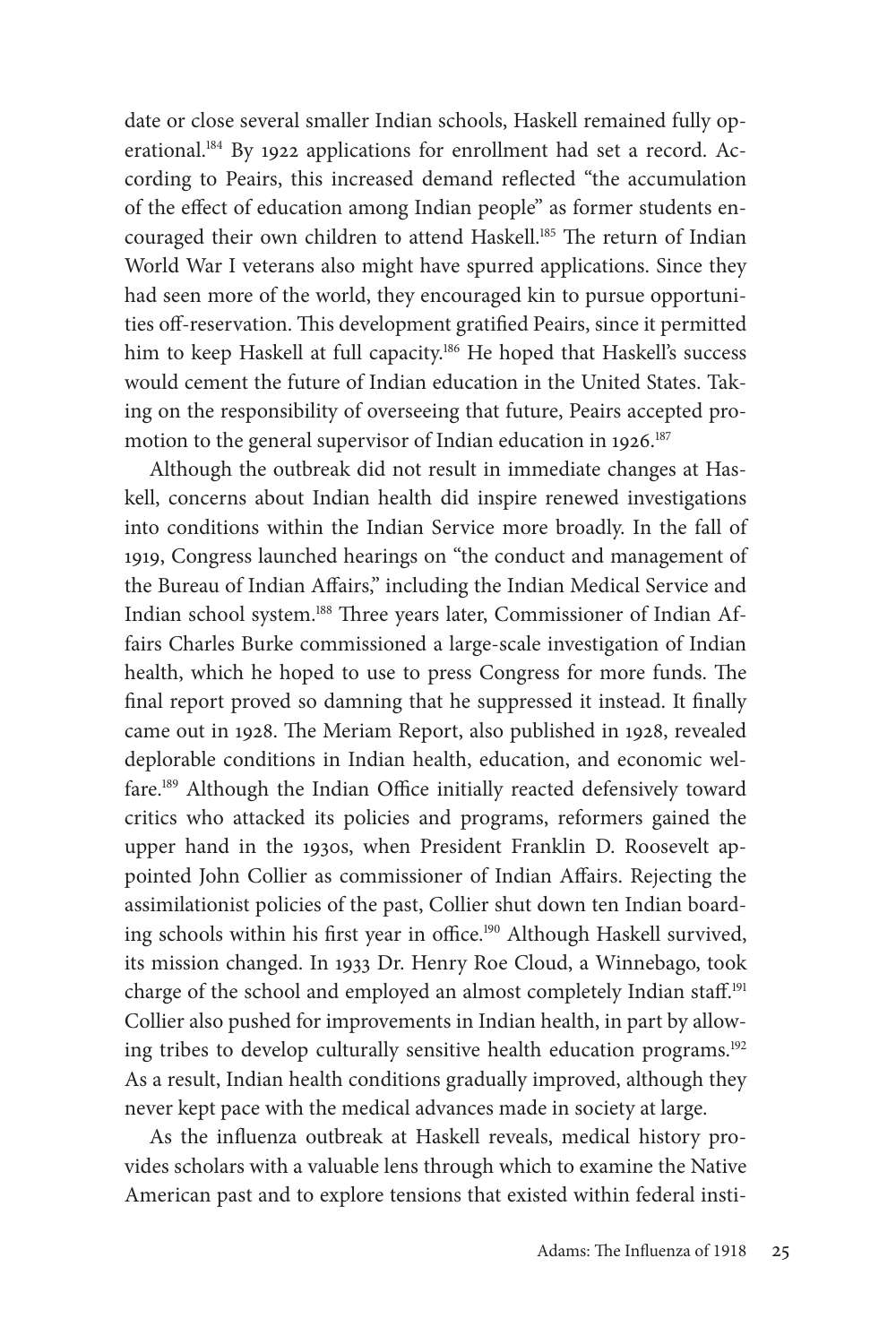tutions designed to contain and control Indigenous people. The efforts of Superintendent Peairs to maintain order, defend Haskell's reputation, and keep the school financially solvent during the crisis illuminate some of the challenges that the Indian Office faced during the early twentieth century as it struggled to assert its authority and transform tribal peoples into American citizens. Determined to prove his own competency and to show that boarding schools were a force for positive good that deserved continued federal support, Peairs was unwilling to break discipline or to admit error during the outbreak, even if that meant exacerbating the suffering of students and their families. Native people did not accept these decisions passively. Instead, they defied orders that they found unreasonable and worked hard to preserve their kin connections during the crisis. By provoking particular reactions among boarding school officials and students, the invisible virus responsible for influenza made visible these struggles.

Mikaëla M. Adams is associate professor of Native American history at the University of Mississippi. Her first book, *Who Belongs? Race*, *Resources, and Tribal Citizenship in the Native South* (New York: Oxford University Press, 2016), explores themes of Indigenous identity, citizenship, and sovereignty in the Jim Crow South. Her current book project examines the influenza pandemic of 1918–20 in Indian Country. She also has published articles in the *Florida Historical Quarterly* and the *South Carolina Historical Magazine*.

## **ACKNOWLEDGMENTS**

The research and writing of this article were made possible through the generous support of the Arch Dalrymple III Department of History at the University of Mississippi and the American Council of Learned Societies. I would like to thank Elizabeth Burnes for her assistance locating records at the Kansas City branch of the National Archives, as well as Theda Perdue, Lisa K. Neuman, and an anonymous reviewer for their valuable feedback on an earlier draft.

## **NOTES**

The title of the article is drawn from a report by Haskell school physician Charles F. Ensign. See C. F. Ensign, spring 1918, file: Contagious Epidemics, 1917-20, 3 of 3, box 5, series 1: Subject Correspondence file, 1904–41, #600574, Haskell Indian Junior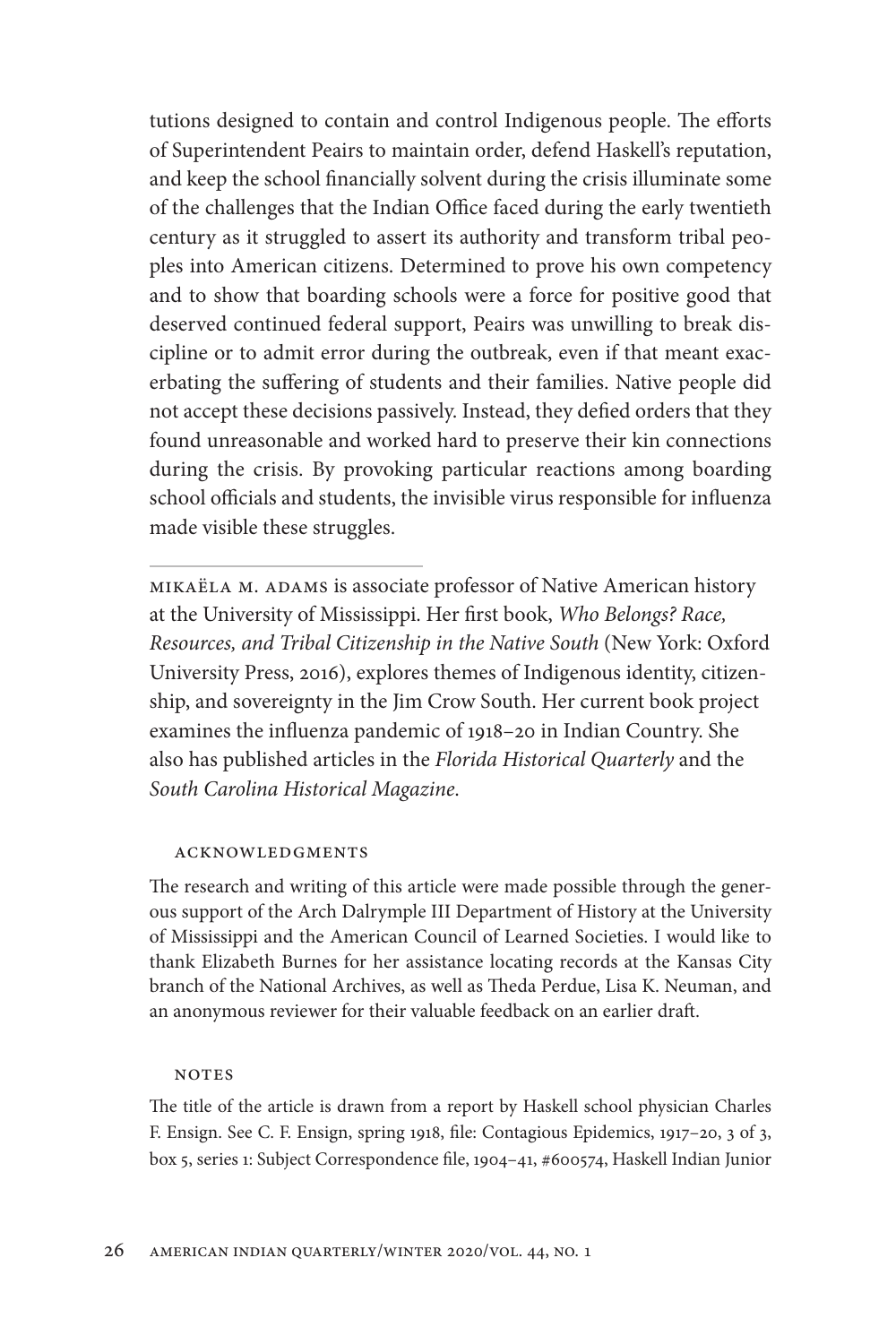College, Lawrence, Kansas, Record Group 75, National Archives and Records Administration, Kansas City.

1. See Alfred W. Crosby, *The Columbian Exchange: Biological and Cultural Consequences of 1492* (Westport, CT: Greenwood Publishing Group, 1972); Henry E. Dobyns, *Their Number Become Thinned: Native American Population Dynamics in Eastern North America* (Knoxville: University of Tennessee Press, 1983); Noble David Cook, *Born to Die: Disease and New World Conquest, 1492– 1650* (Cambridge: Cambridge University Press, 1998); Suzanne Austin Alchon, *A Pest in the Land: New World Epidemics in a Global Perspective* (Albuquerque: University of New Mexico Press, 2003); Paul Kelton, *Epidemics and Enslavement: Biological Catastrophe in the Native Southeast, 1492– 1715* (Lincoln: University of Nebraska Press, 2007).

2. For exceptions, see Diane Putney, "Fighting the Scourge: American Indian Morbidity and Federal Policy, 1897– 1928" (PhD diss., Marquette University, 1980); Jean A. Keller, *Empty Beds: Indian Student Health at Sherman Institute, 1902– 1922* (East Lansing: Michigan State University Press, 2002); David S. Jones, *Rationalizing Epidemics: Meanings and Uses of American Indian Mortality since 1600* (Cambridge, MA: Harvard University Press, 2004); David H. DeJong, *"If You Knew the Conditions": A Chronicle of the Indian Medical Service and American Indian Health Care, 1908– 1955* (Lanham, MD: Lexington Books, 2008).

3. Allan M. Brandt, "Emerging Themes in the History of Medicine," Milbank *Quarterly* 69, no. 2 (1991): 204.

4. See William Rosen, *Miracle Cure: The Creation of Antibiotics and the Birth of Modern Medicine* (New York: Viking Press, 2017).

5. See Michel Foucault's discussion of the post- Enlightenment shift in Western penal systems from public torture and execution to confinement and surveillance within disciplinary institutions in *Discipline and Punish: The Birth of the Prison* (New York: Pantheon Books, 1977).

6. See Frederick E. Hoxie, *A Final Promise: The Campaign to Assimilate the Indians, 1880– 1920* (Lincoln: University of Nebraska Press, 1984).

7. See Philip J. Deloria's discussion of late nineteenth- century American fears of Indian "outbreaks" in *Indians in Unexpected Places* (Lawrence: University Press of Kansas, 2004), 21-29.

8. File: Haskell, History of, box 12, series 1: Subject Correspondence file, 1904-41, Haskell Indian Junior College, Lawrence, Kansas, Record Group 75, National Archives and Records Administration, Kansas City (hereafter cited as S1).

9. Myriam Vučković, *Voices from Haskell: Indian Students between Two Worlds, 1884– 1928* (Lawrence: University Press of Kansas, 2008), 206.

10. Cato Sells, "Letter of January 10, 1916," in *Annual Report of the Commissioner*  of Indian Affairs, 1916 (Washington, DC: Government Printing Office, 1916), quoted by David H. DeJong in "'Unless They Are Kept Alive': Federal Indian Schools and Student Health, 1878– 1918," *American Indian Quarterly* 31, no. 2 (Spring 2007): 256.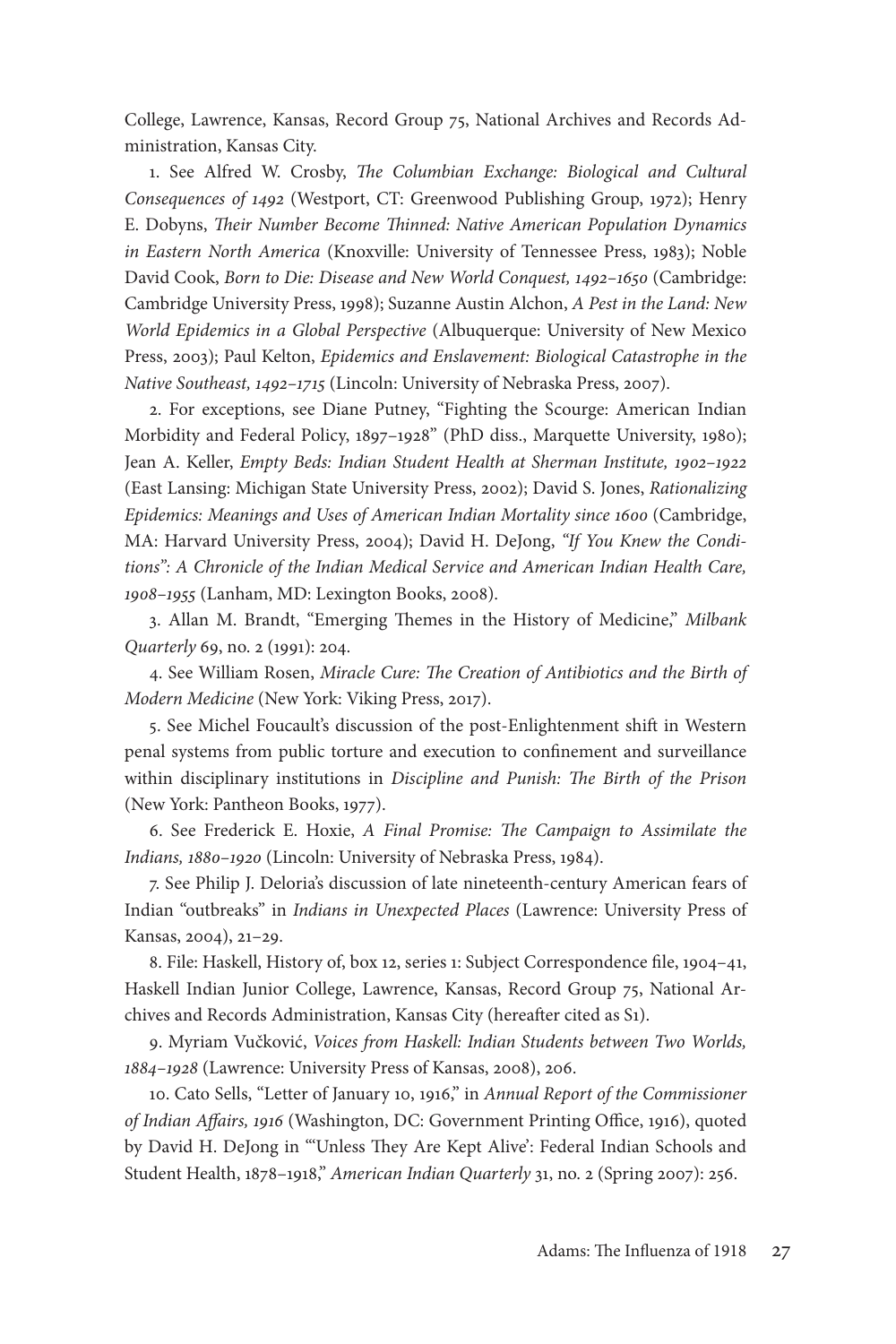11. DeJong, "If You Knew," 23, 30-33.

12. John M. Barry, "The Site of Origin of the 1918 Influenza Pandemic and Its Public Health Implications," *Journal of Translational Medicine* 2 (2004): 3; J. S. Oxford et al., "A Hypothesis: The Conjunction of Soldiers, Gas, Pigs, Ducks, Geese and Horses in Northern France during the Great War Provided the Conditions for the Emergence of the 'Spanish' Influenza Pandemic of 1918-1919," *Vaccine* 23 (2005): 940-45; Mark Osborne Humphries, "Paths of Infection: The First World War and the Origins of the 1918 Influenza Pandemic," *War in History* 21, no. 1 (2013): 55–81.

13. Alfred W. Crosby, America's Forgotten Pandemic: The Influenza of 1918 (New York: Cambridge University Press, 2003), 19-25; John M. Barry, *The Great Influenza: The Epic Story of the Deadliest Plague in History* (New York: Penguin Books, 2004), 95–97, 169–70. "Epidemic" refers to the widespread occurrence of a disease in a community at a particular time, whereas "pandemic" refers to an epidemic that has spread over several countries or continents. This article uses the term "pandemic" when referring to the influenza of 1918 on a global scale but "epidemic" to discuss the local outbreak at Haskell.

14. H. B. Peairs to the Indian Office, April 2, 1917, file: Registration-Draft and Organization Effect on Enrollment, 1917–18, box 18, S1.

15. *Indian Leader*, January 4, 1918, 2.

16. Annual report, 1918, section 1, "Law and Order," Annual Narrative and Statistical Reports from Field Jurisdictions of the Bureau of Indian Affairs, 1907-38, Haskell Institute, rolls 59–60, M-1011, Record Group 75, National Archives and Records Administration, Washington, DC (hereafter cited as M-1011).

17. *Indian Leader*, March 15, 1918, 2.

18. *Indian Leader*, March 22, 1918, 2-3.

19. Annual report, 1918, section 1, "Law and Order."

20. Annual report, 1918, section 2, "Health," M- 1011.

21. C. E. Banks, "Report of an Outbreak of Disease at Haskell Institute," March 15-30, 1918, file: Haskell, 1918, file number code 731, box 42, Haskell, Central Classified Files, 1907–39, Record Group 75, National Archives and Records Administration, Washington, DC (hereafter cited as CCF).

22. William Van Cleave to Cato Sells, April 10, 1918, file: Contagious Epidemics, 1917–20, box 5, S1.

23. Annual report, 1918, section 3, "Schools," M- 1011.

24. C. F. Ensign letter, file: Contagious Epidemics, 1917–20, box 5, S1.

25. Banks, "Report of an Outbreak."

26. H. B. Peairs to Indian Office, March 21, 1918, file: Contagious Epidemics, 1917–20, box 5, S1.

27. Vučković, *Voices from Haskell*, 186.

28. Report of Joseph A. Murphy, February 17, 1909, file: Haskell, 1908, file number code 732, box 42, Haskell, CCF.

29. Murphy report.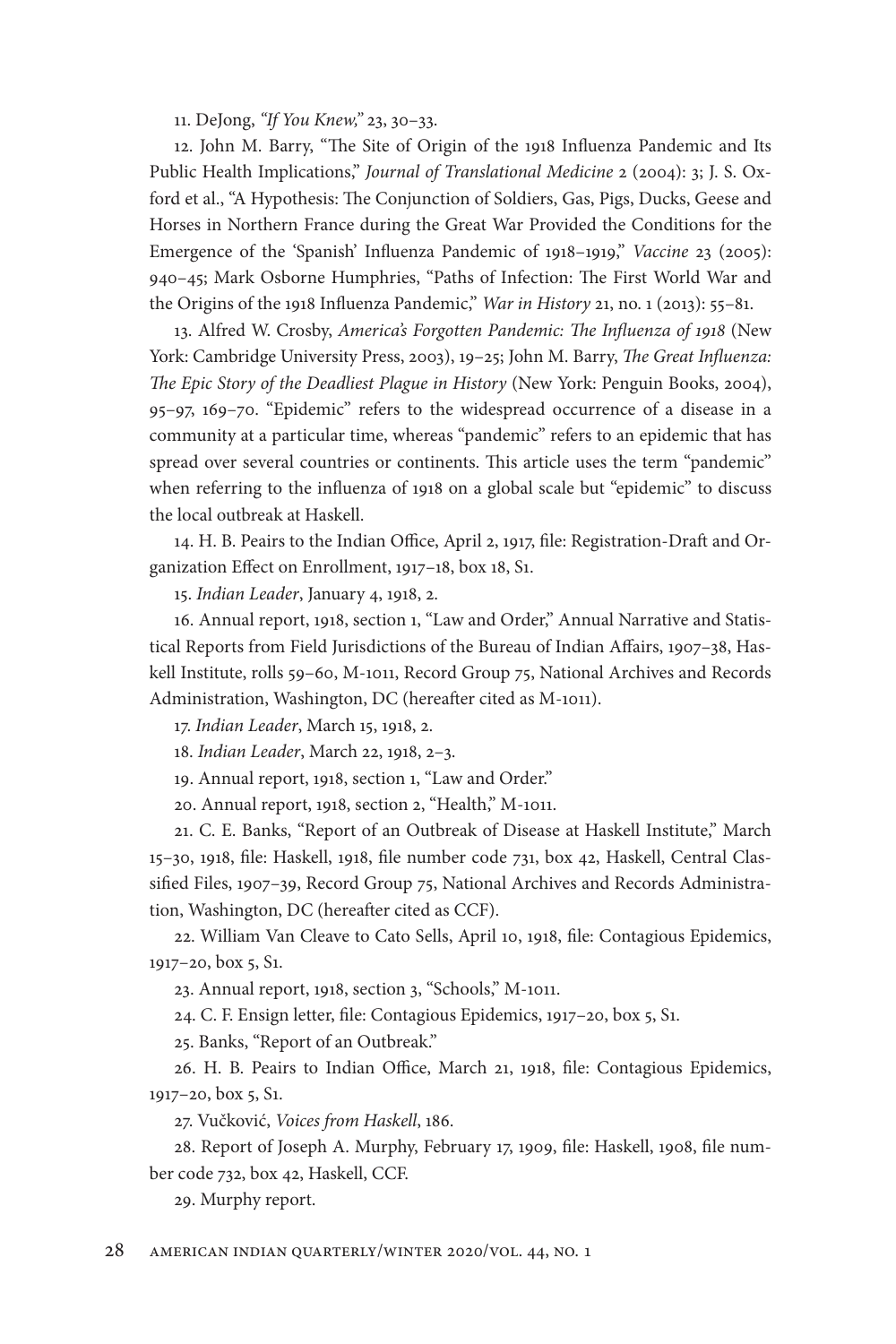30. Nancy K. Bristow, *American Pandemic: The Lost Worlds of the 1918 Influenza Epidemic* (New York: Oxford University Press, 2012), 17.

31. E. B. Meritt to H. B. Peairs, March 22, 1918, file: Contagious Epidemics, 1917– 20, box 5, S1.

32. C. F. Ensign letter.

33. Annual report, 1918, section 2, "Health."

34. Banks, "Report of an Outbreak."

35. Banks, "Report of an Outbreak."

36. Van Cleave to Sells, April 10, 1918.

37. *Indian Leader*, March 29, 1918, 22.

38. H. B. Peairs to Indian Office, March 25, 1918, file: Haskell, 1918, file number code 731, box 42, Haskell, CCF.

39. E. B. Meritt to H. B. Peairs, March 25, 1918, file: Contagious Epidemics, 1917– 20, box 5, S1.

40. Van Cleave to Sells, April 10, 1918.

41. H. B. Peairs to Indian Office, March 29, 1918, file: Haskell, 1918, file number code 731, box 42, Haskell, CCF; *Indian Leader*, April 12, 1918, 3.

42. H. B. Peairs, C. F. Ensign, and William Van Cleave to Indian Office, March 29, 1918, file: Contagious Epidemics, 1917-20, box 5, S1.

43. Van Cleave to Sells, April 10, 1918.

44. Peairs, Ensign, and Van Cleave to Indian Office, March 29, 1918.

45. H. B. Peairs to Indian Office, March 30, 1918, file: Haskell, 1918, file number code 731, box 42, Haskell, CCF; *Indian Leader*, April 12, 1918, 3.

46. E. B. Meritt to H. B. Peairs, March 29, 1918, file: Haskell, 1918, file number code 731, box 42, Haskell, CCF.

47. Fitzhugh Mullan, *Plagues and Politics: The Story of the United States Public Health Service* (New York: Basic Books, 1989); DeJong, *"If You Knew,"* 24– 25.

48. US House of Representatives, *Hearings before the Committee on Indian Affairs on the Condition of Various Tribes of Indians,* 66th Cong., 1st sess., September 23– October 30, 1919, 272; DeJong, *"If You Knew,"* 46– 47.

49. C. E. Banks to H. B. Peairs, March 30, 1918, file: Contagious Epidemics, 1917-20, box 5, S1.

50. Barry, *The Great Influenza*, 49-50.

51. Cynthia S. Goldsmith and Sara E. Miller, "Modern Uses of Electron Microscopy for Detection of Viruses," *Clinical Microbiology Reviews* 22, no. 4 (October  $2009$ :  $552-63$ .

52. Annual report, 1918, section 2, "Health."

53. Banks, "Report of an Outbreak."

54. Banks to Peairs, March 30, 1918.

55. "Weekly Reports for April 5, 1918," *Public Health Reports* 33, no. 14 (1918): 502; *Annual Report of the Surgeon General of the Public Health Service of the United States for the Fiscal Year 1918* (Washington, DC: Government Printing Office, 1918), 17. Al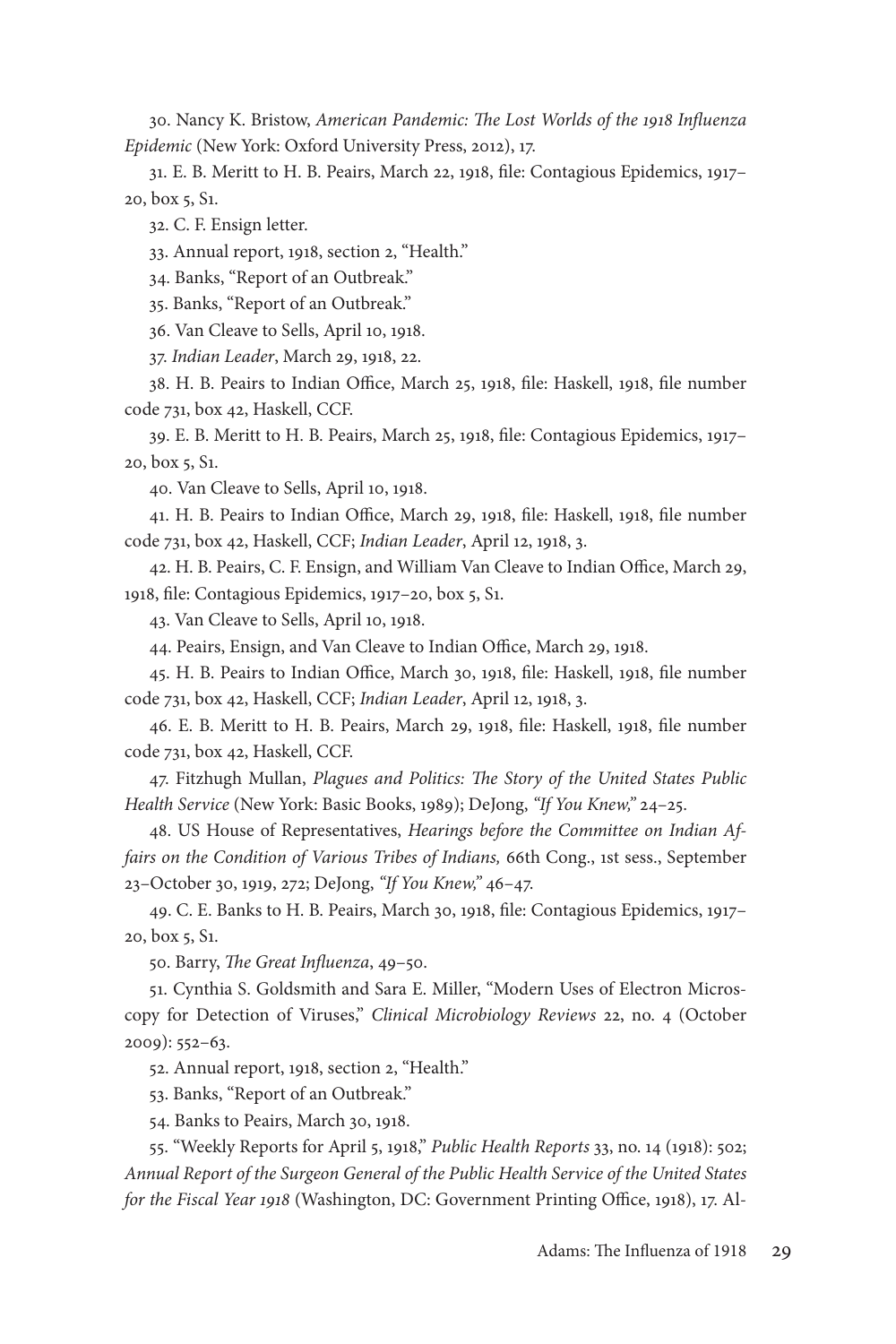though historian John M. Barry assumed that the "Haskell" referred to in this report was Haskell County, Kansas, and used this to argue that the virus originated in that county, the timing of the report makes clear that it actually referred to the Haskell Institute in Douglas County, which was infected after, not before, Camp Funston. See Barry, "The Site of Origin," 3; Barry, *The Great Influenza*, 94-95. Writer Peter Grant also recognized the "Haskell" mix-up in his 2018 blogpost, "The Haskell County Origin Story and the Other 'Haskell' in Kansas," Spanish Influenza in Victoria, Canada, 1918-1920, http://spanishfluvictoriabc.com/.

56. H. B. Peairs to Cato Sells, April 1, 1918, file: Contagious Epidemics, 1917–20, box 5, S1.

57. Van Cleave to Sells, April 10, 1918.

58. H. B. Peairs to Thomas Ferris, April 3, 1918, file: Good Fox, Theodore, box 46, student case files, 1884–1920, Haskell Indian Junior College, Lawrence, Kansas, Record Group 75, National Archives and Records Administration, Kansas City (hereafter cited as SCF).

59. *Indian Leader*, April 12, 1918, 3– 4.

60. Memorandum on employees, October 30, 1918, file: Inspection Reports, 1917– 21, box 13, S1.

61. Luciant La Voye to Louise, October 17, 1918, file: Contagious Epidemics, 1917– 20, box 5, S1; Luciant La Voye to H. B. Peairs, January 29, 1919, file: Vanwert, Luciant (La Voye), box 121, SCF.

62. Memorandum on employees, October 30, 1918.

63. Peairs to Sells, April 1, 1918.

64. H. B. Peairs to W. M. Peterson, April 3, 1918, file: Peterson, W. M., 1917-1921, box 17, S1.

65. John M. Barry et al., "Cross- Protection between Successive Waves of the 1918–1919 Influenza Pandemic: Epidemiological Evidence from US Army Camps and from Britain," *Journal of Infectious Diseases*, November 15, 2008, 1427-34; C. F. Ensign letter; Banks, "Report of an Outbreak."

66. Barry et al., "Cross- Protection"; annual report, 1918, section 2, "Health."

67. H. B. Peairs to John Francis, April 19, 1918, as quoted in Vučković, *Voices from Haskell*, 201.

68. *Indian Leader*, June 7, 1918, 7.

69. H. B. Peairs to W. H. Ketcham, November 27, 1918, file: Students, Haskell, 1917–21, box 21, S1.

70. Barry, *The Great Influenza*, 178.

71. The misnomer "Spanish flu" resulted from the fact that newspapers in Spain, which was neutral during the First World War, reported freely on the epidemic, as opposed to the French, German, and British press, which avoided negative stories that might hurt morale. See Barry, *The Great Influenza*, 171.

72. Annual report, 1918, section 2, "Health."

73. Cato Sells to All School Superintendents, August 14, 1918, Circular No. 1457,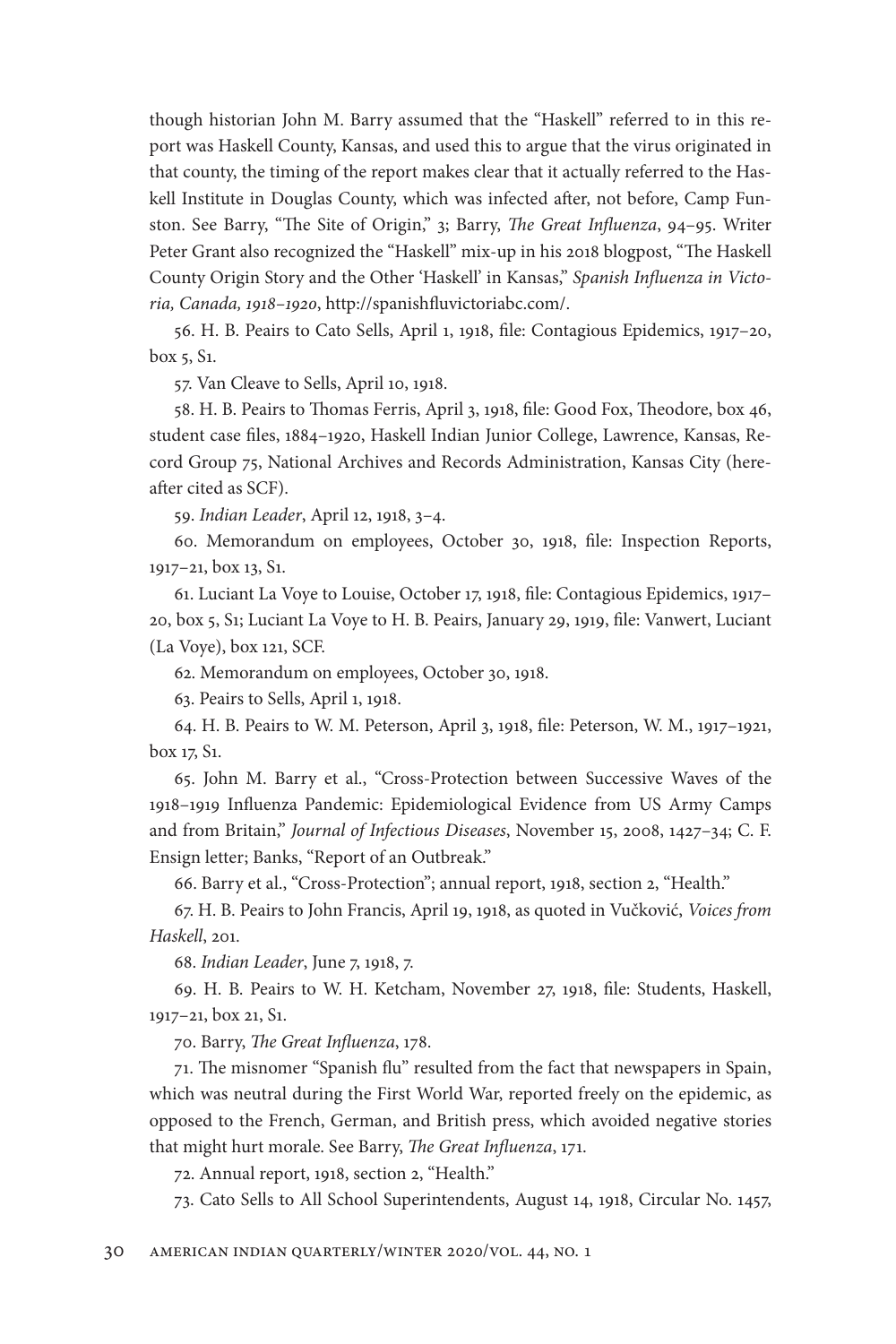file: Per Capita Costs, 1918–24, box 35, 109–12, 124, Decimal Correspondence file, 1917– 59, Haskell Institute Junior College, Lawrence, Kansas, Record Group 75, National Archives and Records Administration, Kansas City; H. B. Peairs to W. M. Peterson, December 16, 1918, file: Peterson, W. M., 1917–21, box 17, S1.

74. H. B. Peairs to W. H. Ketcham, November 27, 1918, file: Students, Haskell,  $1917 - 21, S1$ .

75. H. B. Peairs to Josephine Bibb, September 9, 1918, file: Bibb, Myrtle, box 10, SCF; annual report, 1919, section 3, "Schools"; H. B. Peairs to C. W. Goodman, September 20, 1918, file: Peairs, H. B., 1917-21, box 17, S1.

76. C. F. Ensign to H. B. Peairs, May 2, 1919, file: Nursing School, 1918–21, box 16,  $S<sub>1</sub>$ .

77. Memorandum on employees, October 30, 1918.

78. Barry, *The Great Influenza*, 183.

79. Kansas State Board of Health, *Tenth Biennial Report: Being the Thirty-Fifth* and Thirty-Sixth Annual Reports of the State Board of Health of the State of Kansas, *June 30, 1918, to July 1, 1920* (Topeka: Kansas State Printing Plant, 1920), 19.

80. School calendar and announcements, 1918-19, M-1011.

81. Annual report, 1918, section 1, "Law and Order."

82. H. B. Peairs to Jesse Wapp, October 31, 1918, file: Wapp, Leo, box 124, SCF.

83. H. B. Peairs to W. W. Coon, October 21, 1918, file: Contagious Epidemics, 1917–20, box 5, S1.

84. Annual report, 1919, section 2, "Health."

85. USPHS, "'Spanish Influenza, 'Three-Day Fever, 'The Flu,"' September 28, 1918, file: Bulletin on Health, 1918, box 12, S1.

86. Cato Sells to H. B. Peairs, October 11, 1918, file: Contagious Epidemics, 1917– 20, box 5, S1.

87. Annual report, 1919, section 2, "Health."

88. H. B. Peairs to Indian Office, October 13, 1918, file: Contagious Epidemics, 1917–20, box 5, S1.

89. Annual report, 1919, section 2, "Health."

90. H. B. Peairs to Indian Office, October 21, 1918, file: Contagious Epidemics, 1917–20, box 5, S1.

91. Memorandum on employees, October 30, 1918.

92. H. B. Peairs to Indian Office, October 15, 1918, file: Contagious Epidemics, 1917–20, box 5, S1; Cato Sells to H. B. Peairs, October 18, 1918, file: Contagious Epidemics, 1917–20, box 5, S1.

93. Kansas State Board of Health, *Tenth Biennial Report*, 19.

94. H. B. Peairs to Cato Sells, October 25, 1918, file: Contagious Epidemics, 1917– 20, box 5, S1.

95. Annual report, 1919, section 2, "Health."

96. See Rosen, *Miracle Cure*.

97. Crosby, *America's Forgotten Pandemic*, 7.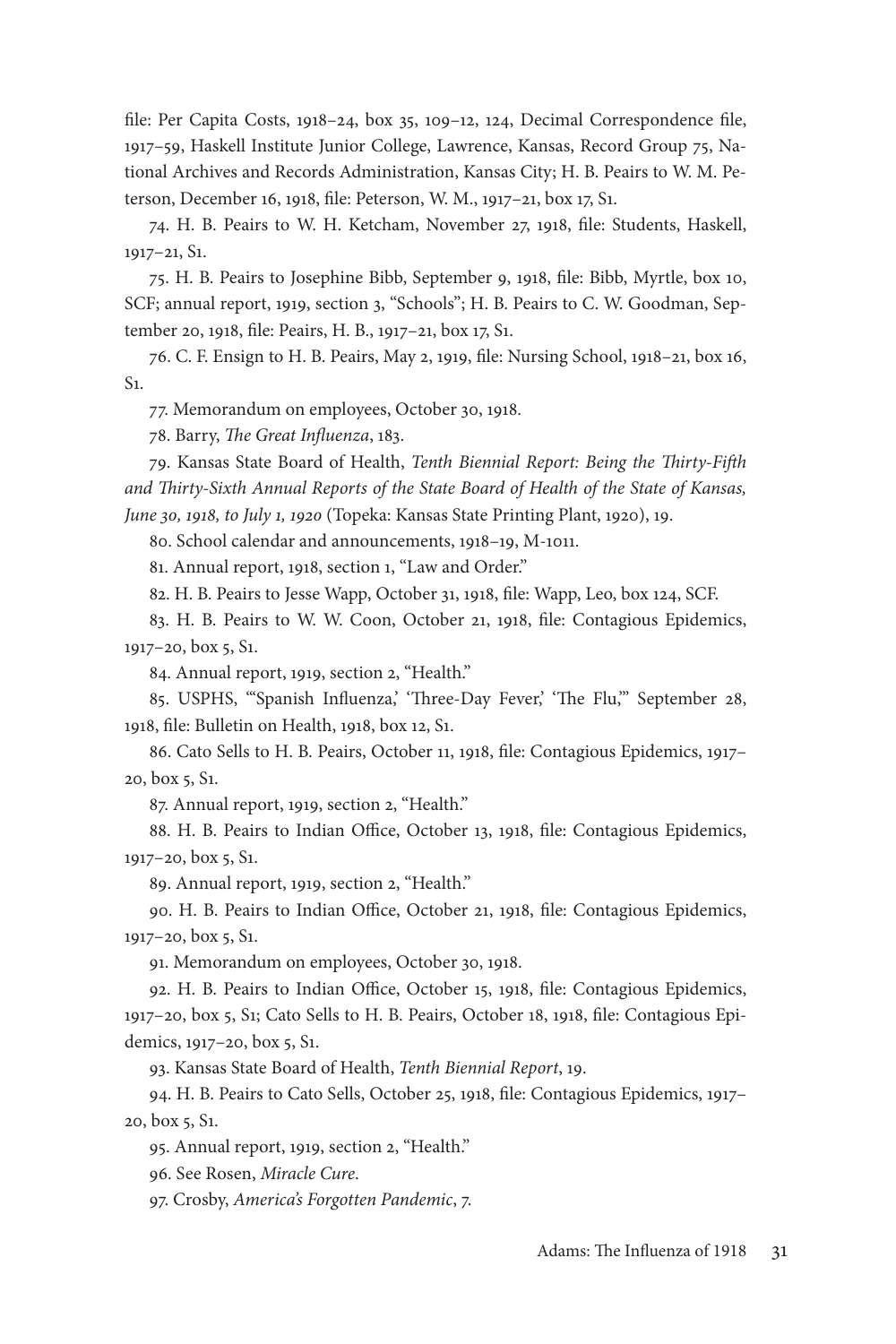98. Voucher for purchases, Round Corner Drug Co., Lawrence, Kansas, 1918, file: Contagious Epidemics, 1917-20, box 5, S1.

99. Annual report, 1919, section 2, "Health."

100. Voucher for purchases, Dick Brothers, Lawrence, Kansas, 1918, file: Contagious Epidemics, 1917-20, box 5, S1; voucher for purchases, Round Corner Drug Co., Lawrence, Kansas, 1918; W. N. Mundy, *Valuable Remedies for Infl uenza, Grippe and "Common Colds"* (Cincinnati, OH: Lloyd Brothers, Pharmacists, Inc., 1918).

101. C. E. Birch to Cato Sells, October 15, 1918, file: Dailey, Ruby, box 29, SCF.

102. Barry, *The Great Influenza*, 239-40.

103. Birch to Sells, October 15, 1918.

104. C. E. Birch to G. A. Hoye, October 14, 1918, file: Dailey, Ruby, box 29, SCF.

105. Birch to Hoye, October 14, 1918.

106. Vučković, *Voices from Haskell*, 181– 82.

107. Birch to Hoye, October 14, 1918. In the weeks that followed Ruby's death, Peairs and Birch pursued charges against George De Roin, who was arrested and placed in the county jail at Perry, Oklahoma. The county attorney, however, warned that without a "dying statement" from Ruby, "the evidence for the prosecution will be very slim." It is unclear if De Roin was convicted. See H. H. Smith to C. E. Birch, October 15, 1918, file: Dailey, Ruby, box 29, SCF.

108. C. E. Birch to H. H. Smith, October 17, 1918, file: Dailey, Ruby, box 29, SCF.

109. James B. and Rosa L. Dailey to Haskell Institute, October 15, 1918, file: Dailey, James B., box 29, SCF.

110. H. P. Warren to H. B. Peairs, June 27, 1918, file: Harley, Preston, box 51, SCF; application of Sissy Harley for the enrollment of Preston Harley, file: Harley, Preston, box 51, SCF.

111. Telegrams from H. B. Peairs to Sissy Harley, October 11, 14, and 15, 1918, file: Harley, Preston, box 51, SCF.

112. E. P. Snead to H. B. Peairs, October 15, 1918, file: Harley, Preston, box 51, SCF.

113. Correspondence between H. B. Peairs and W. H. McKinney, November 7, 15, 1918, file: Harley, Preston, box 51, SCF.

114. Sissy Harley to H. B. Peairs, January 25, 1919, file: Harley, Preston, box 51, SCF.

115. H. B. Peairs to Cato Sells, October 19, 1918, file: Harrington, Irvin, box 51, SCF.

116. H. B. Peairs to Mrs. Ed Eastman, October 18, 1918, file: Eastman, Roy, box 36, SCF.

117. H. B. Peairs to Cato Sells, October 23, 1918, file: Eastman, Roy, box 36, SCF. 118. Peairs to Sells, October 23, 1918.

119. H. B. Peairs to H. J. Johnson, October 18, 1918, file: Butler, Grace, box 19, SCF. 120. H. B. Peairs to Cato Sells, October 25, 1918, file: Bedford, Thelma, box 9, SCF. 121. Correspondence between H. B. Peairs and B. S. Bedford, October 3, 7, 11, 17,

1918, file: Bedford, Thelma, box 9, SCF.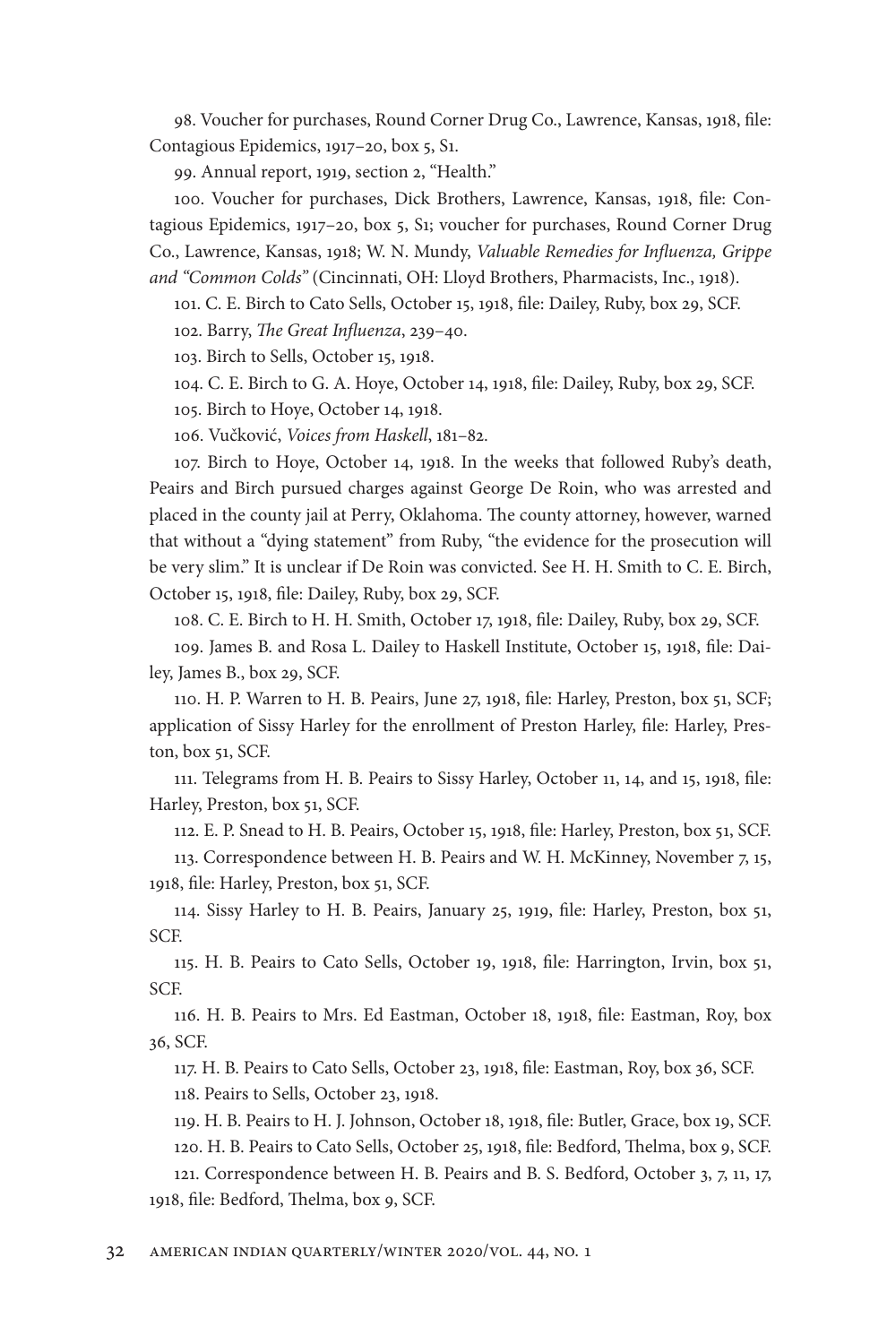122. Harrington to H. B. Peairs, October 18, 1918, file: Harrington, Irvin, box 51, SCF.

123. R. E. L. Daniels to H. B. Peairs, November 15, 1918, file: Harrington, Irvin, box 51, SCF.

124. H. B. Peairs to US Field Clerk, November 12, 1918, file: Harley, Preston, box 51, SCF.

125. H. B. Peairs to R. E. L. Daniels, November 19, 1918, file: Harrington, Irvin, box 51, SCF; Peairs to US Field Clerk, November 12, 1918.

126. H. B. Peairs to Ed Eastman, July 12, 1919, file: Eastman, Roy, box 36, SCF.

127. Correspondence between I. C. Deaver and H. B. Peairs, August 3, 6, 1920, file: Butler, Grace, box 19, SCF.

128. US Department of Labor, US Bureau of Labor Statistics, *100 Years of U.S. Consumer Spending: Data for the Nation, New York City, and Boston*, BLS Report 991 (May 2006), 9.

129. H. B. Peairs to I. C. Deaver, August 3, 1920, file: Butler, Grace, box 19, SCF.

130. A. W. Leech to H. B. Peairs, November 14, 1918, file: Eastman, Roy, box 36, SCF.

131. I. C. Deaver to H. B. Peairs, August 6, 1920, file: Butler, Grace, box 19, SCF.

132. Field Clerk to H. B. Peairs, November 14, 1918, file: Harley, Preston, box 51, SCF.

133. Daniels to Peairs, November 15, 1918.

134. Correspondence between H. B. Peairs and H. J. Johnson, November 14, December 23, 1918, file: Butler, Grace, box 19, SCF.

135. George and Edith Butler to T. D. Funk, July 20, 1920, file: Butler, Grace, box 19, SCF.

136. H. B. Peairs to Ella Barnes, October 18, 1918, file: Barnes, Ethel, box 6, SCF.

137. Frances Green to H. B. Peairs, October 12, 1918, file: Greene, Lucile, box 47, SCF.

138. Ella Barnes to H. B. Peairs, October 1918, file: Barnes, Ethel, box 6, SCF.

139. Martha Grayless to H. B. Peairs, November 4, 1918, file: Merrick, Bertha, box 80, SCF.

140. A. S. Wyly to H. B. Peairs, December 10, 1918, file: Childers, Jim, box 22, SCF. 141. Mrs. Howling Crane to H. B. Peairs, October 17, 1918, file: Howling Crane, Arthur, box 56, SCF.

142. Vučković, *Voices from Haskell*, 39-40.

143. H. B. Peairs to Frances Green, October 15, 1918, file: Greene, Lucile, box 47, SCF.

144. H. B. Peairs to Ella Barnes, October 18, 1918, file: Barnes, Ethel, box 6, SCF.

145. H. B. Peairs to Martha Grayless, November 8, 1918, file: Merrick, Bertha, box 80, SCF.

146. E. F. Menger to H. B. Peairs, December 12, 1918, file: Childers, Jim, box 22, SCF.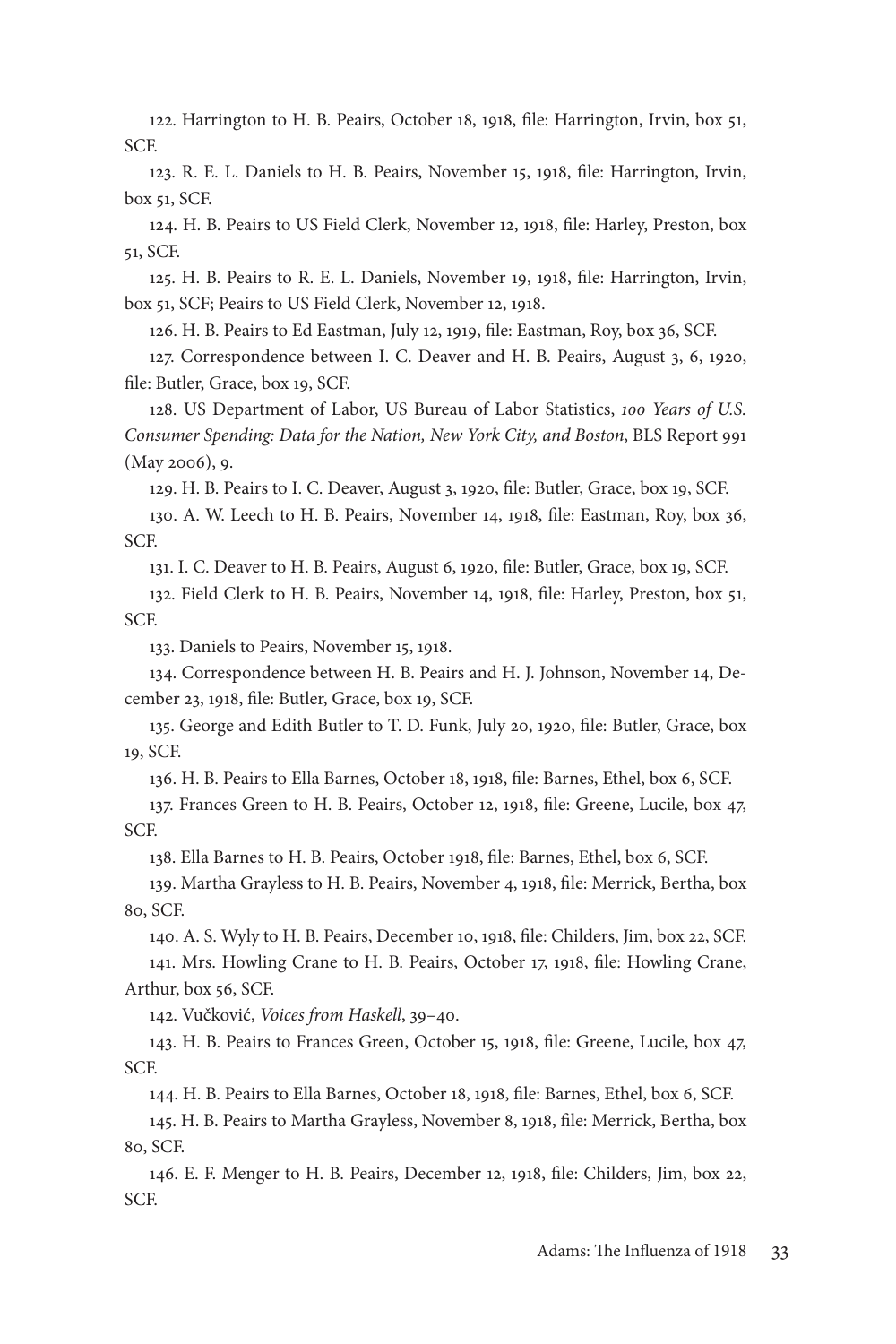147. H. B. Peairs to Mrs. Howling Crane, October 17, 1918, file: Howling Crane, Arthur, box 56, SCF.

148. Correspondence between J. L. Spratt and the Haskell Institute, October 1, 4, 12, 21, 26, 1918, file: Spratt, Irene, box 112, SCF.

149. J. L. Spratt to H. B. Peairs, October 28, 1918, file: Spratt, Irene, box 112, SCF.

150. H. B. Peairs to J. L. Spratt, October 31, 1918, file: Spratt, Irene, box 112, SCF.

151. Typed note at top of letter from J. L. Spratt to H. B. Peairs, October 12, 1918, file: Spratt, Irene, box 112, SCF.

152. H. B. Peairs to L. S. Bonnin, October 16, 1918, file: Green, Charley, box 47, SCF.

153. H. B. Peairs to Superintendent W. W. Bennett, October 16, 1918, file: Crawford, James, box 28, SCF.

154. Jesse Wapp to H. B. Peairs, October 16, 1918, file: Wapp, Leo, box 124, SCF.

155. H. B. Peairs to Jesse Wapp, October 31, 1918, file: Wapp, Leo, box 124, SCF.

156. H. B. Peairs to Thomas Ferris, October 21, 1918, file: Eshelman, Wayne, box 33, SCF.

157. A. S. Wyly to H. B. Peairs, November 7, 1918, file: Watts, Willie, box 125, SCF. 158. H. B. Peairs to Jesse Wapp, October 31, 1918, file: Wapp, Leo, box 124, SCF.

159. John Burnett to H. B. Peairs, October 1918, file: Burnett, Fred, box 18, SCF.

160. Thomas Ferris to H. B. Peairs, October 21, 1918, file: Jim, Philip, box 59, SCF.

161. Correspondence between H. B. Peairs and Jesse Wapp, October 16, 21, 24, 31, 1918, file: Wapp, Leo, box 124, SCF.

162. H. B. Peairs to Wayne Eshelman, October 25, 1918, file: Eshelman, Wayne, box 33, SCF.

163. Health report for the school year 1918– 19, box 184, annual reports, 1910– 20, grade reports, 1925– 28, Haskell Institute Junior College, Lawrence, Kansas, Record Group 75, National Archives and Records Administration, Kansas City.

164. H. B. Peairs to A. S. Wyly, October 28, 1918, file: Bedford, Thelma, box 9, SCF; file: Health: Physicians Report, 1918-20, box 12, S1.

165. H. B. Peairs to Superintendents, December 17, 1918, file: Health, 1917-18, box 12, S1.

166. Elizabeth Frances to her father, December 18, 1918, file: Frances, Elizabeth, box 42, SCF.

167. Alexander Boyer to his mother, December 20, 1918, file: Boyer, Alexander, box 14, SCF.

168. H. B. Peairs to B. F. Caswell, December 18, 1918, file: Anderson, Lee, box 2, SCF.

169. H. B. Peairs to J. M. Lynch, April 8, 1919, file: Liver, Eliza, box 71, SCF.

170. Annual report, 1919, section 2, "Health."

171. Jesse Wapp to H. B. Peairs, October 24, 1918, file: Wapp, Leo, box 124, SCF.

172. Barry, *The Great Influenza*, 397.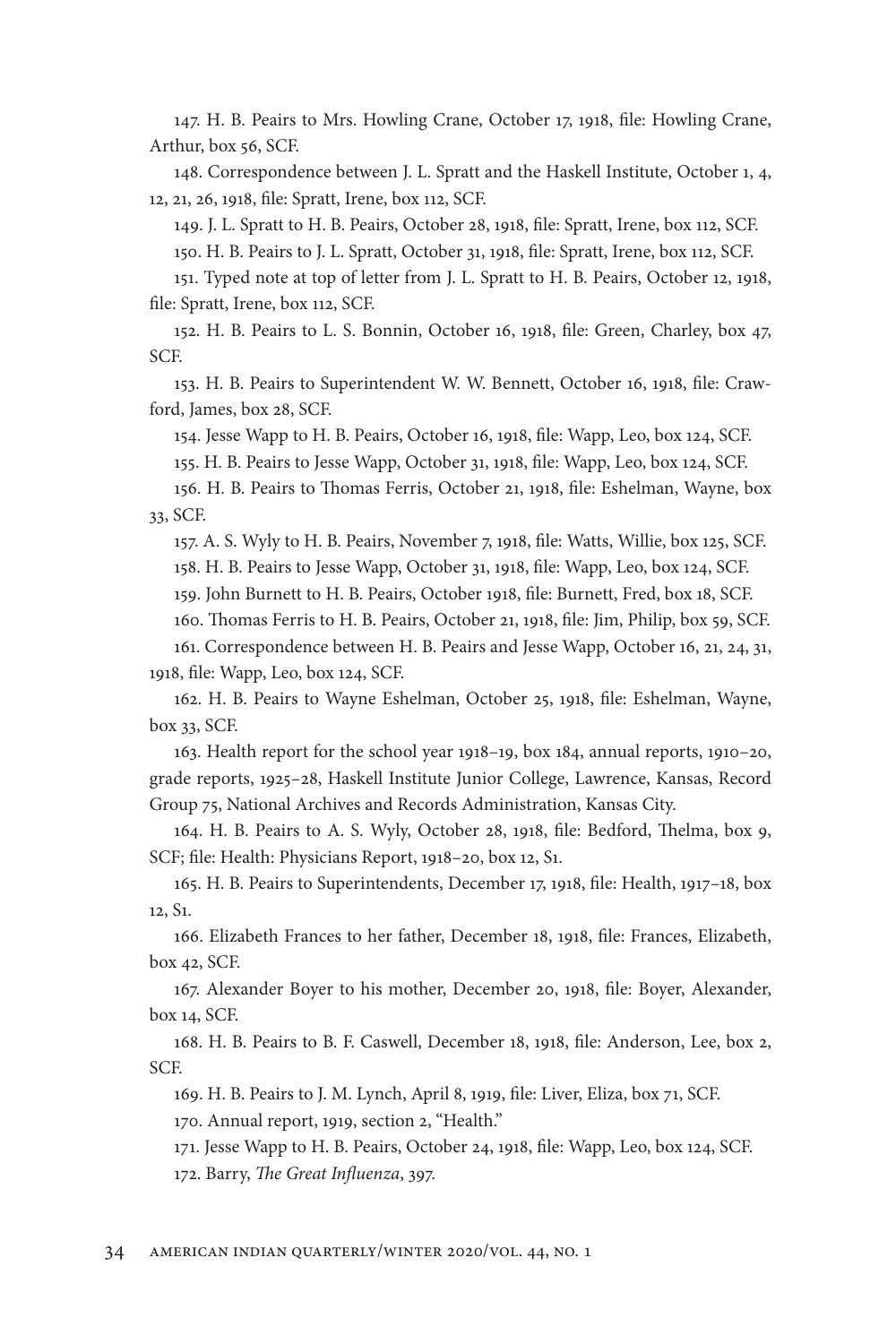173. See Sam L. Rogers, Bureau of the Census, *Special Tables of Mortality from Infl uenza and Pneumonia in Indiana, Kansas, and Philadelphia, PA, September 1 to December 31, 1918* (Washington, DC: Government Printing Office, 1920).

174. Crosby, *America's Forgotten Pandemic*, 215-22.

175. "Infl uenza among American Indians," *Public Health Reports* 34, no. 42 (1919): 2298– 2300.

176. Barry et al., "Cross- Protection."

177. Annual report, 1919, section 2, "Health."

178. C. E. Birch to H. B. Peairs, January 27, 1920, file: General Health, Conditions, 1916–24, box 12, S1.

179. Barry, *The Great Influenza*, 391.

180. S. J. Crumbine to J. R. Wise, February 9, 1920, file: Contagious Epidemics, 1917–20, box 5, S1.

181. John M. Eyler, "The State of Science, Microbiology, and Vaccines circa 1918," *Public Health Reports* 125, no. 3 (2010): 27-36.

182. T. D. Tuttle to H. B. Peairs, February 12, 1920, file: Contagious Epidemics, 1917– 20, box 5, S1; annual report, 1920, section 2, "Health."

183. Annual report, 1920, section 2, "Health."

184. US House of Representatives, *Hearings*, 1206– 8.

185. US House of Representatives, *Hearings*, 1342.

186. Annual report, 1922, section 1, "Law and Order."

187. File: Haskell, History of.

188. US House of Representatives, *Hearings*, 3.

189. Francis Paul Prucha, *The Great Father: The United States Government and the American Indians* (Lincoln: University of Nebraska Press, 1984), 857–58, 810.

190. Prucha, *The Great Father*, 978.

191. File: Haskell, History of.

192. DeJong, *"If You Knew,"* 71.